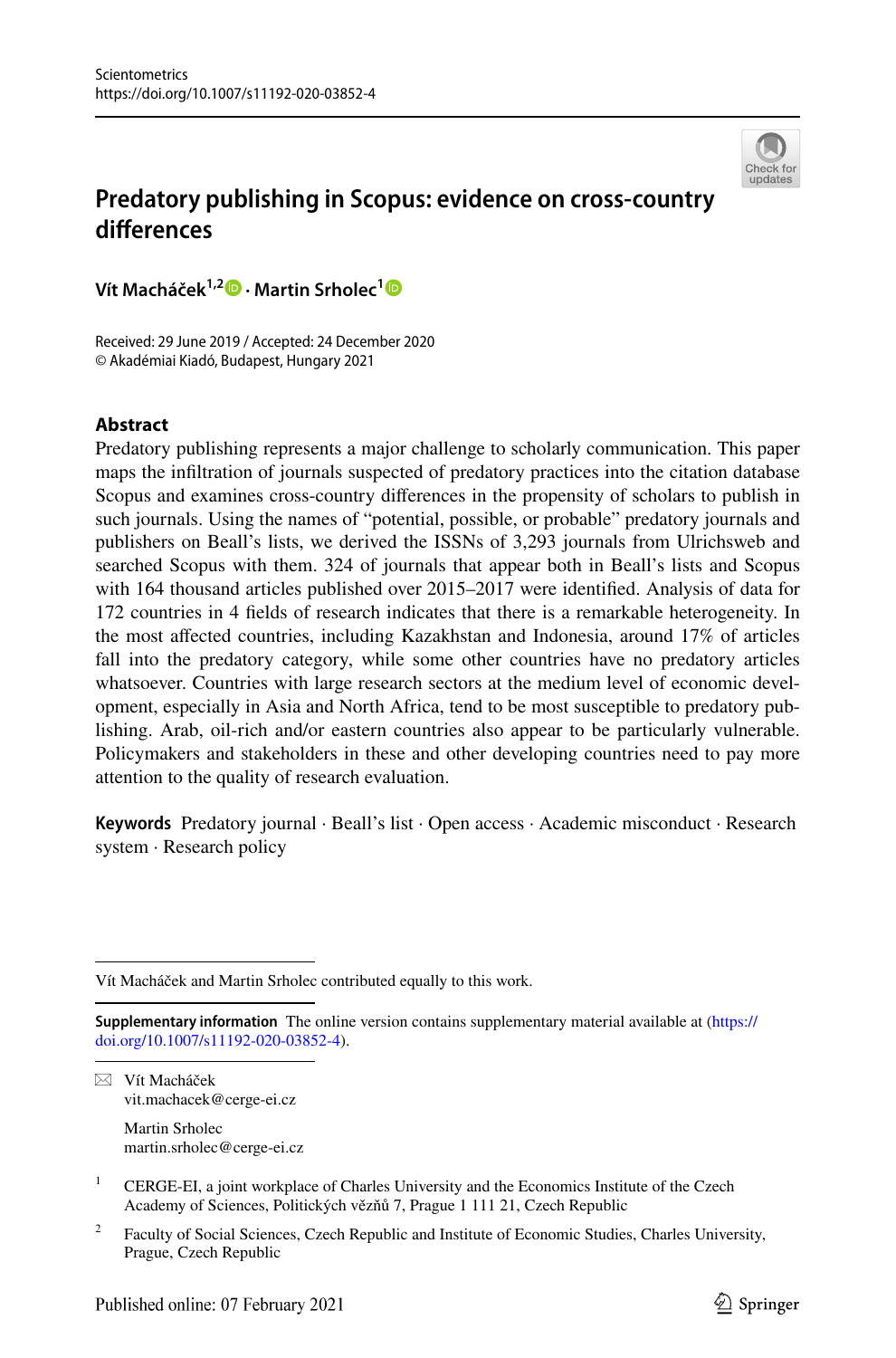## **Introduction**

"Predatory" (or fraudulent) scholarly journals exploit a paid open-access publication model: the publisher does not charge subscription fees, but receives money directly from the author of an article that becomes accessible for free to anyone. However, this entails a confict of interests that has the potential to undermine the credibility of open-access scholarly publishing (Beall [2013\)](#page-23-0). Authors are motivated to pay to have their work published for the sake of career progression or research evaluation, for instance (Bagues et al. [2019;](#page-23-1) Kurt [2018;](#page-23-2) Demir [2018\)](#page-23-3). In return, predatory publishers turn a blind eye to any limitations of papers during peer-review in favor of generating income from authors' fees; the worst of them fake the peer-review process and print almost anything for money, without scruples (Bohannon [2013](#page-23-4); Butler [2013](#page-23-5)).

So far, only a handful of studies have examined the geographical distribution of authors published in journals suspected of predatory practices by Beall ([2016\)](#page-23-6). On a sample of 47 such journals, Shen and Bjork ([2015\)](#page-23-7) found that the authors were highly skewed to Asia and Africa, primarily India and Nigeria. Xia et al. [\(2015](#page-24-0)) examined 7 pharmaceutical journals and also identifed the vast majority of authors as being from Southeast Asia, predominantly India, and, to a lesser extent, Africa. Demir ([2018\)](#page-23-3) combed through 832 predatory journals and confrmed that by far the greatest number of authors are from India, followed by Nigeria, Turkey, the United States, China and Saudi Arabia. Wallace et al. [\(2018](#page-24-1)) focused on 27 such journals in economics, in which the authors were most frequently from Iran, the United States, Nigeria, Malaysia and Turkey.

No matter how insightful these studies are in revealing from where contributors to predatory journals originate, we still know very little about the magnitude of the problem for the respective countries and regions. India appears to be the main hotbed of predatory publishing, but in the context of India's gigantic research system, this may be much ado about little. All of the countries cited above are, unsurprisingly, quite large. Could it be that some smaller countries are actually far worse off, though they do not stand out in the absolute fgures? Just how large is the propensity to predatory publishing at the national level? Which countries are most and least affected by predatory publishing, and why?

Existing literature provides very scant evidence along these lines and the studies at hand are limited to individual countries and use diferent methodologies, so the results are not easily comparable. For example, Perlin ([2018\)](#page-23-8) found that suspected predatory journal articles accounted only for about 1.5% of publications in Brazil, while Bagues et al. [\(2019](#page-23-1)) showed that around 5% of researchers published in such journals in Italy. No study has yet examined the penetration of national research systems by predatory publishing in a broad comparative perspective. Systematic scrutiny of cross-country diferences worldwide is lacking.

This paper helps to fll that gap by examining the propensity to publish in potentially predatory journals for 172 countries in 4 felds of research over the 2015–2017 period. Using the names of suspected predatory journals and publishers on blacklists by Beall ([2016\)](#page-23-6), we derived the ISSNs of 3,293 titles from Ulrichsweb [\(2016](#page-24-2)) and searched Scopus ([2018a](#page-23-9)) for them. A total of 324 matched journals with 164 thousand indexed articles was identifed. Next, we downloaded from Scopus the number of articles by author's country of origin published in these journals and compared the fgures to the total number of indexed articles by country and feld. The resulting database provides more representative and comprehensive country-level evidence on the problem of predatory publishing than has been available in any previous studies.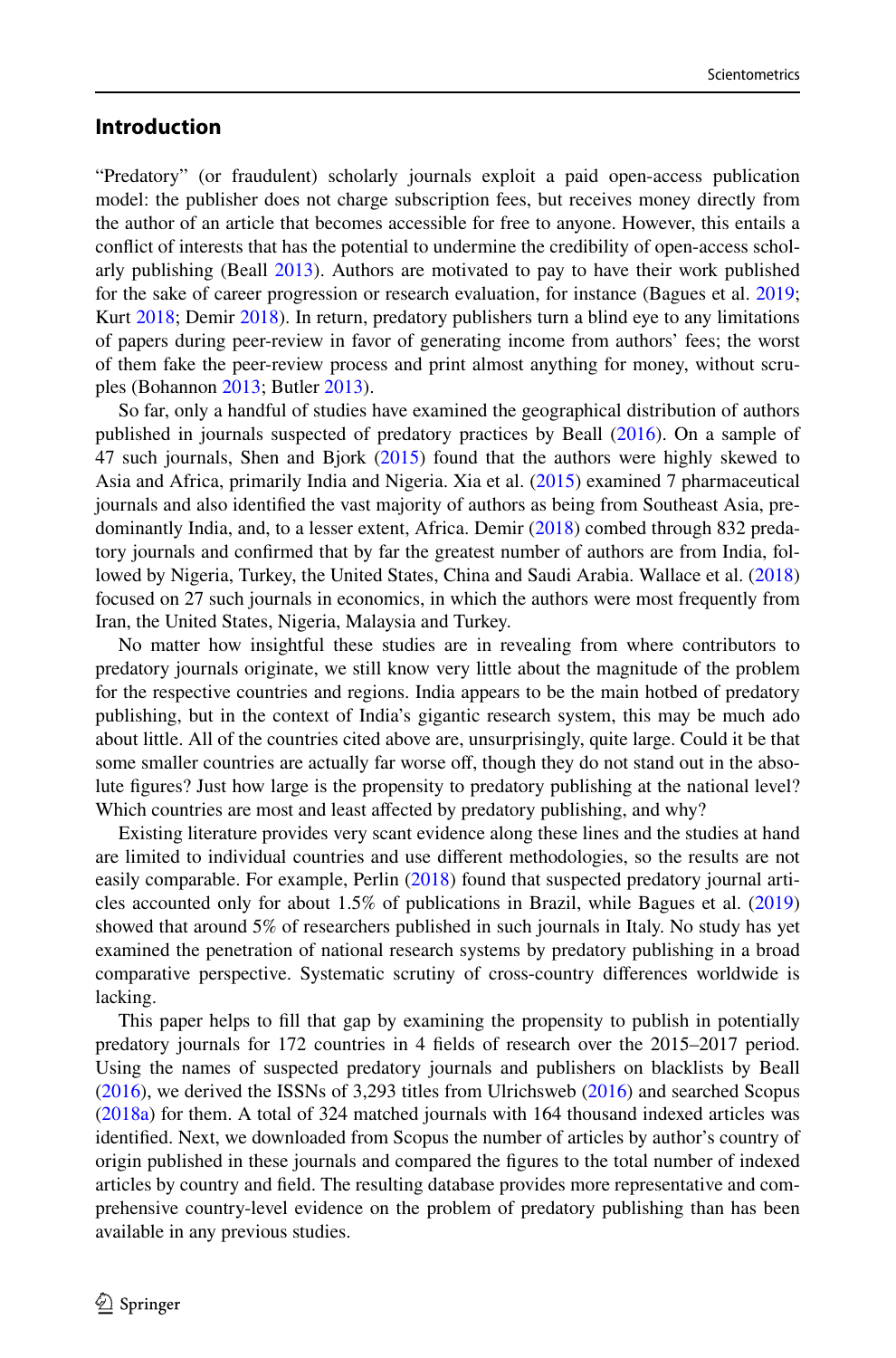Our analysis indicates that there is remarkable heterogeneity in the propensity to publish in predatory journals across countries. In line with earlier evidence, the most afected countries are in Asia and North Africa, but they are not necessarily the same ones cited above. In the most afected countries, including Kazakhstan and Indonesia, around 17% of articles fall into the predatory category, while there are some countries with no predatory articles whatsoever. India's situation also looks daunting, but it is not the worst of. Econometric analysis of cross-country diferences shows that countries with large research sectors at the medium level of economic development tend to be most susceptible to predatory publishing. Arab, oil-rich and/or eastern countries are also particularly vulnerable. To the best of our knowledge, this is the frst systematic attempt to pin down national research systems at the most risk of falling into the trap of predatory publishing.

The paper proceeds as follows. The second section reviews existing literature on predatory publishing, introduces Beall's lists, and elaborates on their limitations. The third section explains how the dataset has been constructed and how it can be used. The fourth section provides an exploratory analysis of diferences across countries and relevant country groups. The ffth section presents econometric tests of the relationships hypothesized. The conclusionding section summarizes the key fndings and pulls the strands together.

## **Taking stock of the literature**

#### **Predatory publishing**

Jefrey Beall popularized the term *predatory publishing* on his blog (Beall [2016](#page-23-6)). It is used to describe the practice of abusing paid open-access scientifc publishing. In contrast to standard subscription-based models, authors publishing via paid open-access make business directly with publishing houses. They pay article processing fees directly to the publisher of the journal. Both authors and publishers are motivated to publish articles. Predatory journals perform only vague, pro-forma, and in some cases no peer-reviews, and allow publication of pseudo-scientifc results (Bohannon [2013](#page-23-4); Butler [2013](#page-23-5)). Predatory journals have also been accused of aggressive marketing practices, having fake members of editorial boards and amateur business management (Beall [2015;](#page-23-10) Cobey et al. [2018;](#page-23-11) Eriksson and Helgesson [2017a\)](#page-23-12). However, these are only side-efects. We use the term *predatory journals* to signify journals suspected of abusing paid open-access to extort fees from authors, and following signifcantly fawed editorial practices.

The open-access model, though it is a defning element of predatory journals, is not at fault per se. The inherent conflict of interest does not have to be exploited. There are effective means to ensure the quality of the editorial practices of journals. Databases dedicated to supporting open-access, such as the Directory of Open Access Journals, are already working to develop operational mechanisms to guarantee quality and to employ transparency measures such as open peer-review, which can easily detect fraudulent publishers. Journals not performing peer-reviews have admittedly nothing to report here. The existence of predatory journals does not mean that the movement calling for democratizing communication of scientifc results is fruitless.

Nevertheless, it is challenging to recognize a predatory journal in practice, because there is no clearly defned boundary between journals that follow ethical editorial standards and those that are merely vehicles for exploiting publication fees. Most often, to facilitate awareness and identifcation, black-lists are used to identify suspected predatory journals.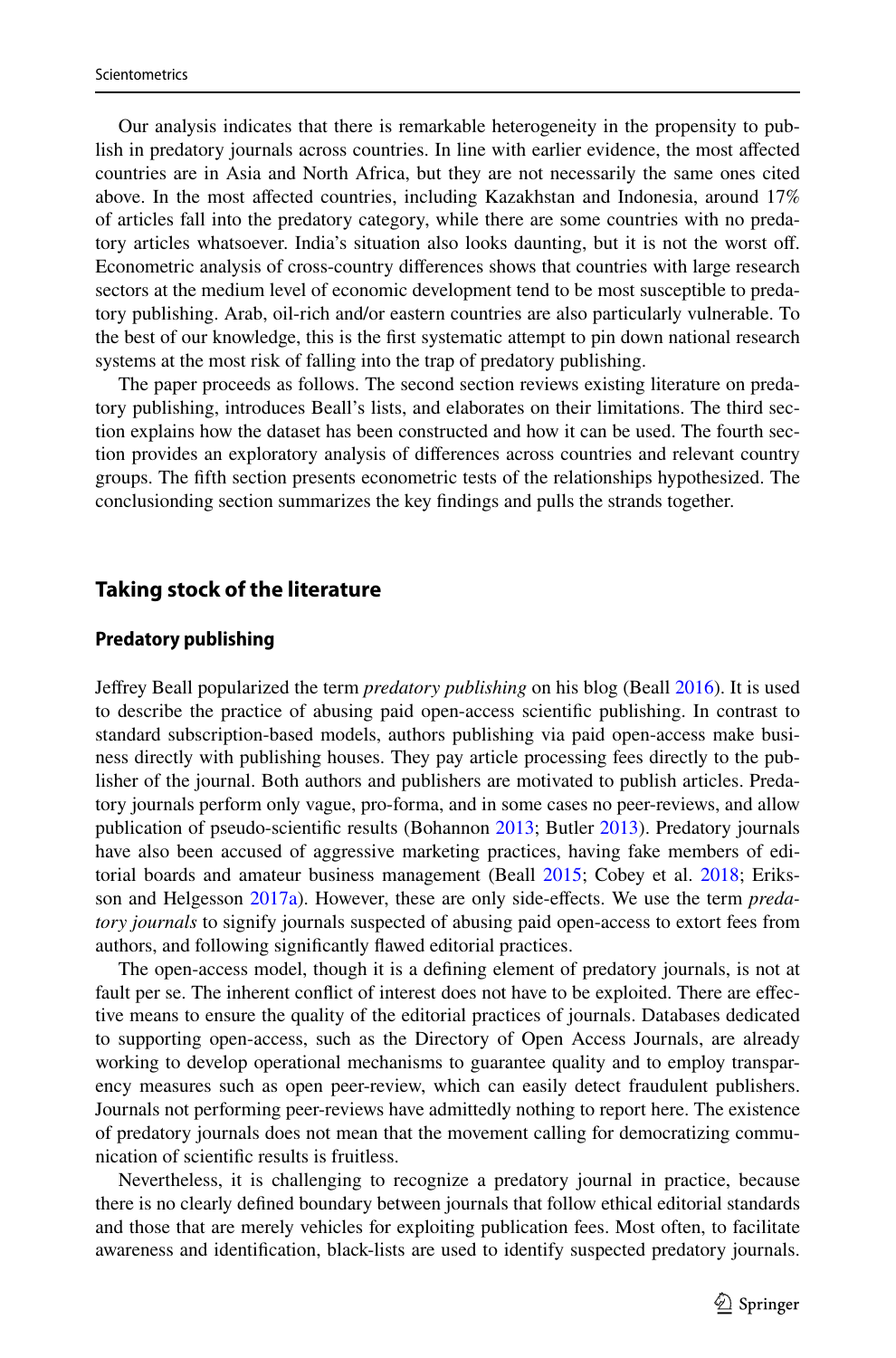The most prominent example is Jefrey Beall's blog (Beall [2016](#page-23-6)), which was shut down at the beginning of [2017](#page-24-3) (Straumsheim  $2017$  $2017$  $2017$ ).<sup>1</sup> A private company, Cabell's, subsequently began to offer a similar black-list (Silver [2017](#page-23-13)), but its content is locked behind a paywall. China has recently announced the formation of a blacklist of 'poor quality' journals (Cyranoski [2018\)](#page-23-14).

The inclusion of individual journals on a black-list should be based on rigid and transparent criteria. Beall ([2015\)](#page-23-10) provided a list of criteria that he used to make decisions about journals and publishers. Eriksson and Helgesson ([2017a](#page-23-12)) and Cobey et al. [\(2018](#page-23-11)) have also suggested a similar list of characteristics to identify predatory journals. The key set of Beall's criteria points directly to the most salient problem of dubious editorial practices: ("Evidence exists showing that the publisher does not really conduct a bona fde peerreview"; "No academic information is provided regarding the editor, editorial staf, and/ or review board members"). However, there is also a group of indicators concerning professionalism and/or compliance with ethical standards: ("The publisher has poorly maintained websites, including dead links, prominent misspellings and grammatical errors on the website"; "Use boastful language claiming to be a 'leading publisher' even though the publisher may only be a start-up or a novice organization"), etc.

Kurt ([2018\)](#page-23-2) identifed 4 pretexts that are often used to justify publication in predatory journals: (i) social identity threat; (ii) lack of awareness; (iii) high pressure to publish; and (iv) lack of research profciency. The common denominator is urgency. Researchers tend to publish in these journals as a last resort and often refer to institutional pressure, a lack of experience and fear of discrimination from "traditional" journals. Justifcations for publishing in predatory journals is a complex mix of factors operating at both personal and institutional levels.

Demir [\(2018](#page-23-3) and Baguess et al. [2019](#page-23-1)) also argue that the tendency to publish in predatory journals is likely to be related to the quality of research evaluation in the country. The more the research evaluation system relies on outdated routines such as counting articles indexed in Scopus, Web of Science or Medline regardless, the higher incentive for researchers to publish in fraudulent journals just to clinch points for outputs regardless of merit. In countries where the culture of evaluation pushes researchers to publish in respectable journals, there is little to no motivation to resort to predatory journals, as such behaviour will harm the researcher's reputation.

Predatory publishing can be seen as wasteful of resources. Shen and Björk [\(2015](#page-23-7)) estimated the size of the predatory market as high as 74 million USD in 2014, based on article processing fees, and the fgure may well have grown signifcantly since. Perhaps more important than the direct costs, however, are indirect costs stemming from the fact that the opportunity to bypass the standard peer-review process leads researchers astray. Instead of spending their time producing relevant insights, researchers may be increasingly prone to write bogus papers that only pretend to be scientific. If this occurs on an increasing scale, research systems are in peril. The fact that research published in scientifc journals is predominantly funded from public sources only amplifes these concerns.

<span id="page-3-0"></span><sup>1</sup> Anonymous authors continue with Beall's work and regularly update his list on this website: [https://beall](https://beallslist.weebly.com) [slist.weebly.com.](https://beallslist.weebly.com)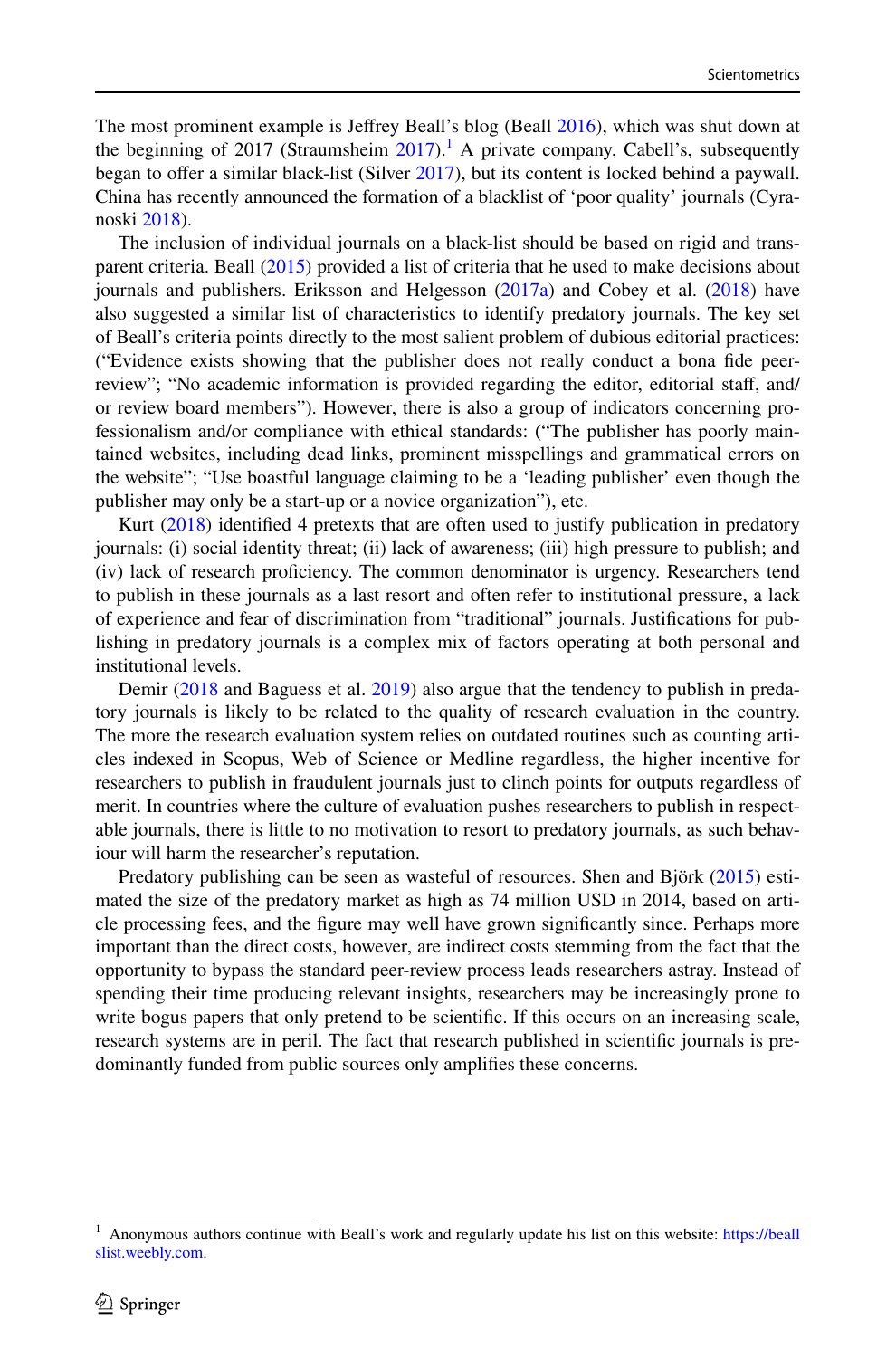#### **Beall's lists**

Beall [\(2016](#page-23-6)) maintained two regularly updated lists of "potential, possible, or probable" predatory journals and publishers, henceforth for the sake of brevity referred to as "predatory": (i) a "list of standalone journals", which contains individual journals suspected of predatory practices; and (ii) a "list of publishers", which highlights questionable publishers, most of which print multiple journals.

Crawford ([2014b](#page-23-15)) went through every single item on Beall's lists (in late March and early April 2014). He found 9,219 journals in total, of which 320 were from the list of standalone journals and 8,899 from the list of publishers. Between 2012 and 2014, about 40% of those journals published no or fewer than four articles; in other words, they were empty shells, and a further 20% published only a handful of articles. Another 4% consisted of dying or dormant journals whose publications fell to a few articles in 2014, and 6% were unreachable (the web link was broken, for instance). Overall, fewer than 30% of the identifed journals published articles regularly. Fewer than 5% of the journals appeared "apparently good as they stand", meaning that there was no immediate reason to doubt their credibility, which, however, did not imply that they were in fact credible.

Shamseer et al. ([2017\)](#page-23-16) confrmed that Beall's listed journals contained more spelling errors, promoted bogus bibliometric metrics on their websites and their editorial board members were much more difficult to verify than those of 'ordinary' journals. Bohannon ([2013\)](#page-23-4) exposed fawed editorial practices by submitting fake scientifc articles to journals of publishers from Beall's list. The fake articles were accepted for publication by fourffths of the journals that completed the review process. Bagues et al. ([2019\)](#page-23-1) showed that journals on Beall's list tend to have low academic impact and cite researchers admitting that editorial practices of these journals are fawed. Journals from these lists truly seem to be douftful.

#### **Limitations**

As Eriksson and Helgesson ([2017b\)](#page-23-17) state, "the term 'predatory journal' hides a wide range of scholarly publishing misconduct." Some are truly fraudulent, while many others may operate on the margins. However, Beall's lists force us to work with a binary classifcation in which a journal and publisher is considered either predatory or not. As Beall did not systematically explain his decisions, it is not possible to make a more detailed quantifcation of "predatoriness", though elaborated criteria exist.

Beall's lists have been strongly criticized for the low transparency of his decision-making process (Berger and Cirasella [2015;](#page-23-18) Crawford [2014a;](#page-23-19) Bloudoff-Indelicato [2015](#page-23-20)). Although the criteria are public, justifcation of decisions on individual journals and publishers is often not clear and difficult to verify. Beall debated the decissions on his blog or Twitter in some important instances, but very often a journal or publisher was added to the list without justifcation being provided. The lack of comprehensive, rigid, and formal justifcation of Beall's judgments is a major drawback of his list.

In particular, caution is warranted when working with Beall's list of publishers. Classifying an entire publishing house as predatory is a strong judgment, and it cannot be ruled out that some journals which actually apply reputable standards have been blacklisted along the way. The list includes some publishers that maintain broad portfolios of dozens and even hundreds of journals, some of which may not deserve the predatory label, so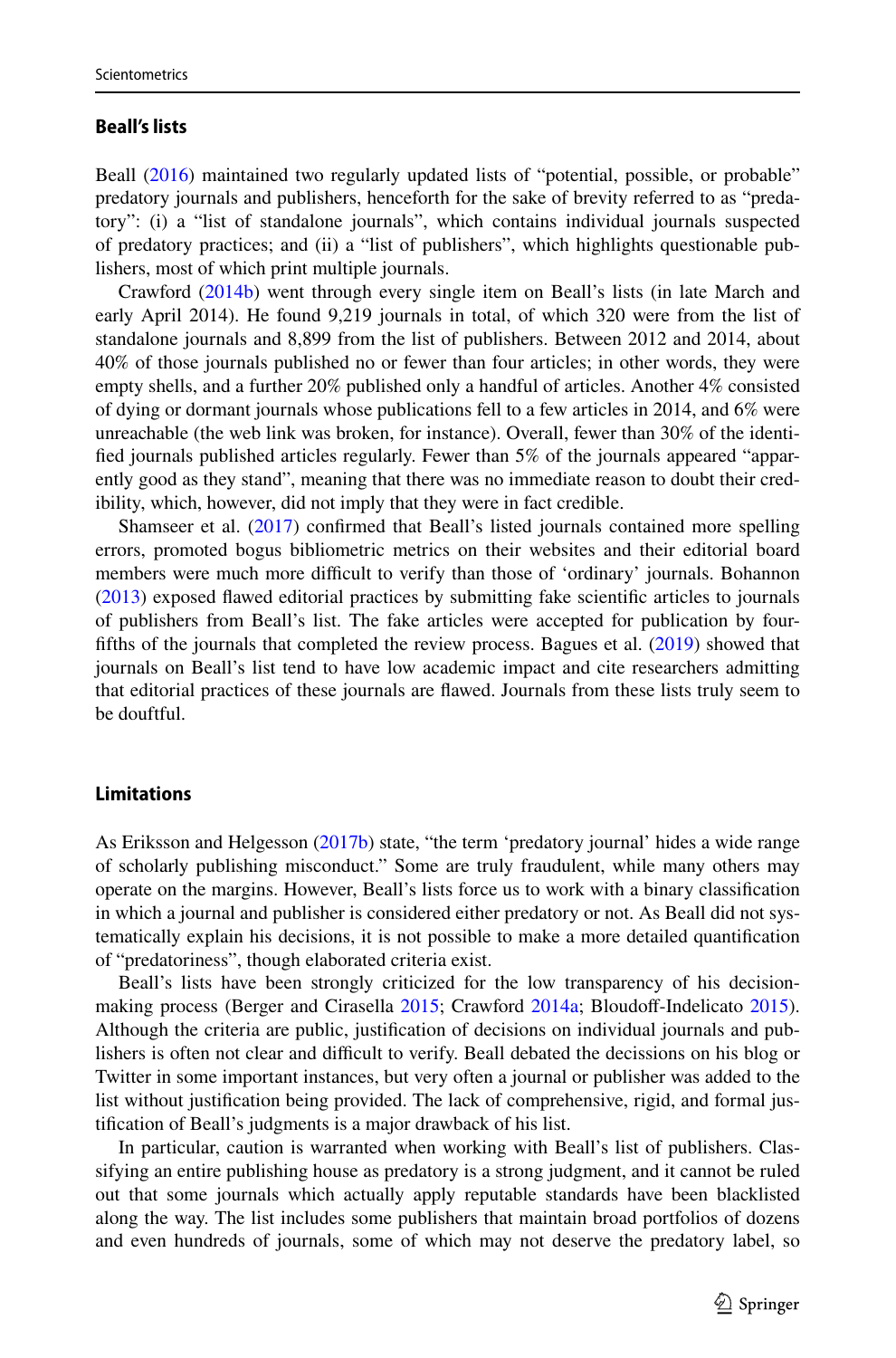that using Beall's list may result in overestimations of true "predators." It is likely that the overwhelming majority of these journals are of poor quality, but poor quality is not a crime per se. One must, therefore, keep in mind that the list of publishers has been painted with a relatively broad brush.

Nevertheless, respectable publishing houses should have zero tolerance for predatory practices. Just as in the banking sector, academic publishing services are based on trust, and if that is lost, the business is doomed. A single journal with predatory inclinations that are not quickly corrected by the publisher can substantially damage the entire brand. Beall's predatory mark signals serious doubts about the publisher's internal quality assurance mechanisms at the very least.

The greatest controversy was triggered by inclusion of the Frontiers Research Foundation on Beall's list of publishers in October 2015. Beall defended this decision by pointing out several articles that, according to him, should not have been published. According to critics of this move, the Frontiers publisher is "legitimate and reputable and does ofer proper peer-review" (Bloudoff-Indelicato [2015\)](#page-23-20). Frontiers journals appear to be quite different from typical predatory outlets on the face value of their citation rates. Only 4 journals in Frontiers' portfolio of 29 included in this study are not ranked in the frst quartile in at least one feld according to the Scimago SJR citation index (Scopus [2018b](#page-23-21)). Most Frontiers journals are also indexed in the Web of Science and the Directory of Open Access Journals. Hence, judging by the relevance of Frontiers journals for the scientifc community, there is a question mark about their inclusion on the predatory list.

Another concern arises from the timescale. The predatory status used in this study is derived from the content of Beall's lists on 1st April 2016. Jefrey Beall continuously updated his lists. However, the lists always refect only current status, with no indication of when the journal and publisher may have become predatory. When looking back in time, we may run into the problem of including in the predatory category records that do not deserve that label, because the journal became predatory only a short time before its inclusion to the list. In some cases, older articles published in journals that are currently considered to be predatory may have gone through a standard peer-review. Hence, historical data must be used with great caution.

Further, Beall's lists are very likely to suffer from English bias. The lists contain mainly journals that at least have English-language websites. In regions in which a large part of scientifc output is written in other languages—such as in Latin America, Francophone areas and countries of the former Soviet Union—estimates of the extent of predatory publishing based on Beall's lists may be underestimated, because Beall did not identify predatory journals in local languages. Likewise, Scopus covers scientifc literature in English far more comprehensively than publications in other major world languages. This bias should be kept in mind when interpreting cross-country diferences.

## **Database**

Our database was built in three steps. First, we compiled a comprehensive overview of journals suspected of predatory practices by matching the lists of standalone journals and publishers by Beall ([2016\)](#page-23-6) with records in the Ulrichsweb [\(2016](#page-24-2)) database, which provides comprehensive lists of periodicals. Second, we searched the International Standard Serial Numbers (ISSNs) of the journals obtained from Ulrichsweb in Scopus, and downloaded data on authors publishing in these journals by their country of origin. Third, we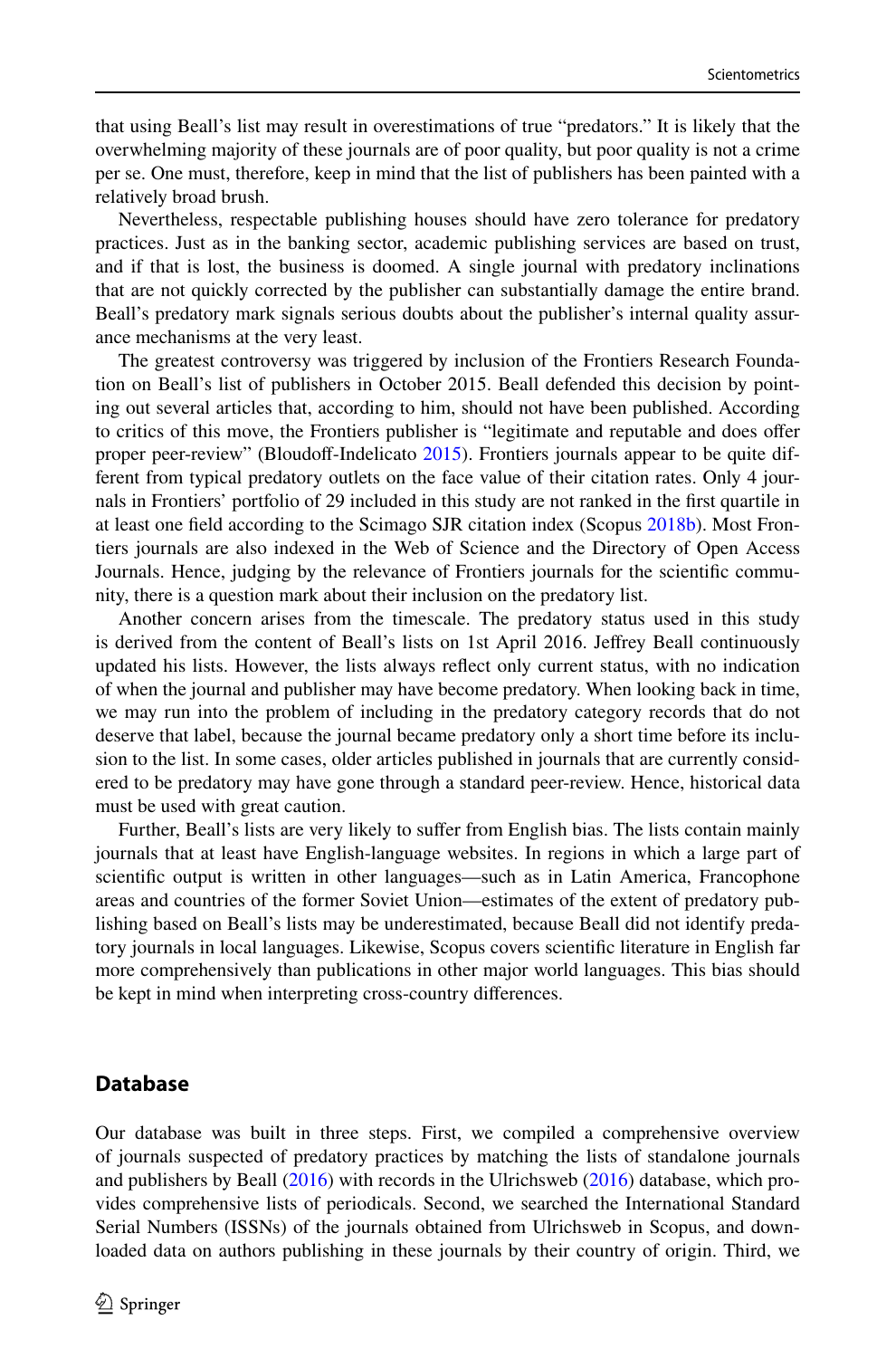downloaded the total number of indexed articles by country from Scopus. Ultimately, we obtained not only a full list of predatory journals listed in Scopus but, even more importantly, we also obtainted harmonized data on the propensity to publish in these journals by country, which allows us to shed new light on cross-country patterns.

Beall's lists were downloaded on April 1st, 2016. First, we identifed all search terms in each item on the lists. For some entries, Beall presented multiple versions of a journal designation; for example, the journal name and its abbreviation. All available versions were used as a search term. Next, we searched the terms in the Ulrichsweb database for the same day, using an automatic script programmed in Python. When we searched for a standalone journal, the script used the 'title' feld, and for the publisher, the script used the 'publisher' feld. In the end, the algorithm saved all search results. The search request in Ulrichsweb was as follows for standalone journals:

*+*(*+title*:("*Academic Exchange Quarterly*")) and for publishers:

+(+*publisher:*("*Abhinav*"))

The raw search on Ulrichsweb produced a database of 19,141 results linked to individual entries on Beall's list. Results without ISSNs were removed, as they were most probably not listed in Scopus anyway; this reduced the database to 16,037 search results with 7,568 unique ISSNs. The reduction is due to using multiple search terms related to the same entry and to the 'fuzziness' of the Ulrichsweb search.<sup>[2](#page-6-0)</sup> To make sure that the journals are listed by Beall, remaining search results were checked manually. Beall's lists consist of hypertext links, so we compared the ISSN on the journal's website with the ISSN on Ulrichsweb. If the two ISSNs matched, the entry was retained; if they difered, the entry was removed from our database. A publisher's identity was confrmed if at least one ISSN listed on its website was found in an entry linked to the publisher's name on Ulrichsweb.

In total, we confrmed 4,665 unique ISSNs associated with Beall's lists. Many journals have dual ISSNs, one for its print and one for its electronic version. The number of individual journals is 3,293, of which 309 featured on the list of standalone journals, 2,952 referred to the list of publishers, and an additional 32 journals appeared on both lists, perhaps because Beall did not recognize that the respective journal was from a publisher already on his list. For simplicity, these journals are considered to belong to the list of publishers.

This is in line with the analysis of Crawford [\(2014b](#page-23-15)), which identifed fewer than 3,000 journals that published articles regularly, and thus in fact appeared to be continuously in operation. Shen and Björk [\(2015](#page-23-7)) found around 8,000 journals that were "active" in the sense that they published at least one article. However, many of these, as per Crawford ([2014b\)](#page-23-15), may not publish signifcantly more than that and are not likely to be registered in databases. Note that there are 1,003 hypertext links on the list of standalone journals, from which it follows that more than two-thirds of these are not included in Ulrichsweb, let alone in more selective databases. Apart from the unverifed information on their web pages, there is no information about them. Previous attempts to collect data on predatory journals were far less comprehensive.<sup>[3](#page-6-1)</sup>

<span id="page-6-0"></span><sup>2</sup> The Ulrichsweb search engine uses a 'fuzzy' search which does not require perfect matching of strings. For example, when we searched for *Academe Research Journals*, journals of *Academic Research Journals* were also found. This is benefcial because the search is robust to typos, interpunction signs, and small errors written in the search terms. However, it also requires careful manual verifcation of search results.

<span id="page-6-1"></span> $3$  For example, Perlin et al. ([2018\)](#page-23-8) found only 1100 ISSNs from both the list of publishers and the list of standalone journals using an automatic website crawler and Demir [\(2018](#page-23-3)) analyzed only the list of standalone journals.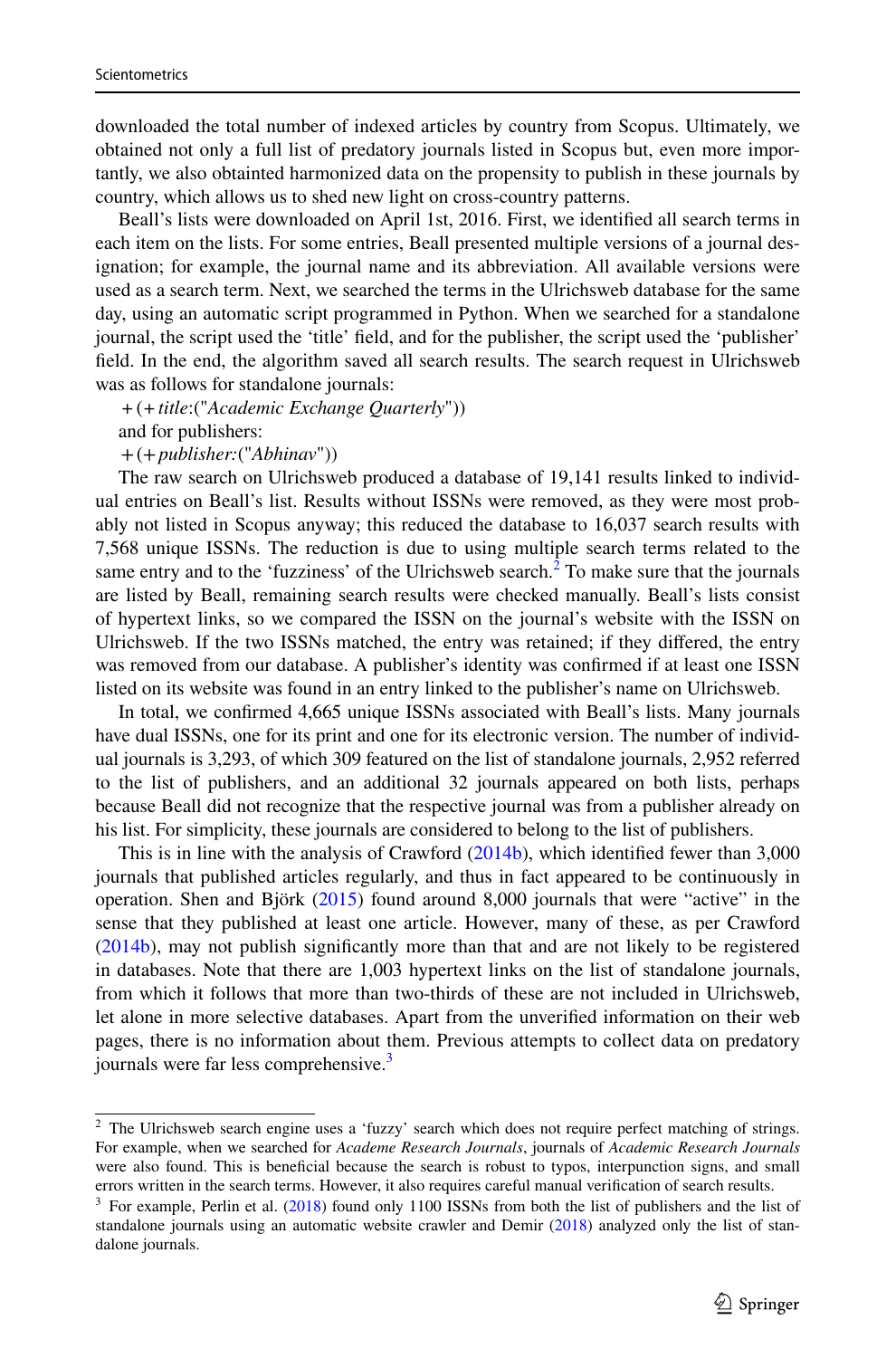In the next step, we searched for the presence of these "predatory" ISSNs in the Scopus ([2018a\)](#page-23-9) citation database over the period 2015–2017. Once again, this search was performed using an automatic script programmed in Python. The search was performed on March 19th, 2018. For each ISSN detected in Scopus, the script downloaded not only the total number of documents in the "article" category, but also more detailed data on the number of these articles by the author's country of origin. The search request in Scopus was as follows:

*ISSN*(1234–5678) *AND DOCTYPE*(*ar*) *AND PUBYEAR*>2014 *AND PUBYEAR*<2018 439 ISSNs of 324 individual journals with at least one entry in Scopus were identifed, of which 37 appear on the list of standalone journals and 287 on the list of publishers. Thus, nearly 10% of the journals in our database were indexed in Scopus. In total, 164,073 articles published in these journals were detected, of which 22,235 occur in standalone journals and 141,838 come from the list of publishers, jointly making up 2.8% of all articles indexed in Scopus during the period under consideration. Hence, the list of publishers, which was rather neglected in previous empirical studies of predatory publishing, is the dominant source. The journals were assigned to four broad felds of research: (i) Health Sciences; (ii) Life Sciences; (iii) Physical Sciences; and (iv) Social Sciences, based on the Scopus Source List (Scopus [2018b\)](#page-23-21). If a journal is assigned to multiple felds, it is fully counted in each of them. The database is available for download as supplementary information for this paper.

Finally, we obtained data on the total number of articles in Scopus by author's country of origin and feld of research over the period 2015–2017, which is the denominator required to compute the penetration of predatory journals in the article output of each country. The download was performed on March 5th, 2020. The search was performed using the following request:

*AFFILCOUNTRY*(*country*) *AND SUBJAREA* (feld) *AND DOCTYPE* (*ar*) *AND PUB-YEAR*>2014 *AND PUBYEAR*<2018

In the Scopus database, an article is fully attributed to a country if afliation of at least one of its authors is located in that country. Joint articles by authors from diferent countries are counted repeatedly in each participating country. Hence, the data measure article counts, not fractional assignments. If articles in predatory journals have fewer co-authors than other articles, the predatory articles penetration is underestimated and vice-a-versa; this can be uneven across countries.<sup>[4](#page-7-0)</sup> For some articles, Scopus reports the country of origin as "undefined"; these are excluded from our analysis.<sup>5</sup>

Admittedly, predatory journals that are indexed in Scopus represent only the tip of the iceberg, which is not representative of the whole business. Since journals must fulfl a number of selection criteria prior to acceptance into the database (Scopus [2019](#page-23-22)), no matter how imperfect the flter turns out to be, this is probably the least ugly part. However, from the research evaluation perspective, predatory journals indexed in respected citation databases are more dangerous than ordinary bogus journals that few take seriously, because the

<span id="page-7-0"></span><sup>4</sup> Unfortunately, the Scopus database does not directly provide harmonized data on the number of authors by country that published in a journal. However, we can count the number of countries, to which at least one author of an article is afliated, by journal. Based on data for 324 predatory journals and 23,387 other Scopus journals, the average number of country-affiliations turns out to be 1.20 and 1.23, respectively, hence there is not a signifcant diference and the bias is likely to be rather small. We thank one of the anonymous reviewers for pointing out this potential shortcoming.

<span id="page-7-1"></span><sup>&</sup>lt;sup>5</sup> Only 1,069 predatory journal articles had an 'undefined' country of origin. Hence, the overwhelming majority of the articles found are included in our analysis.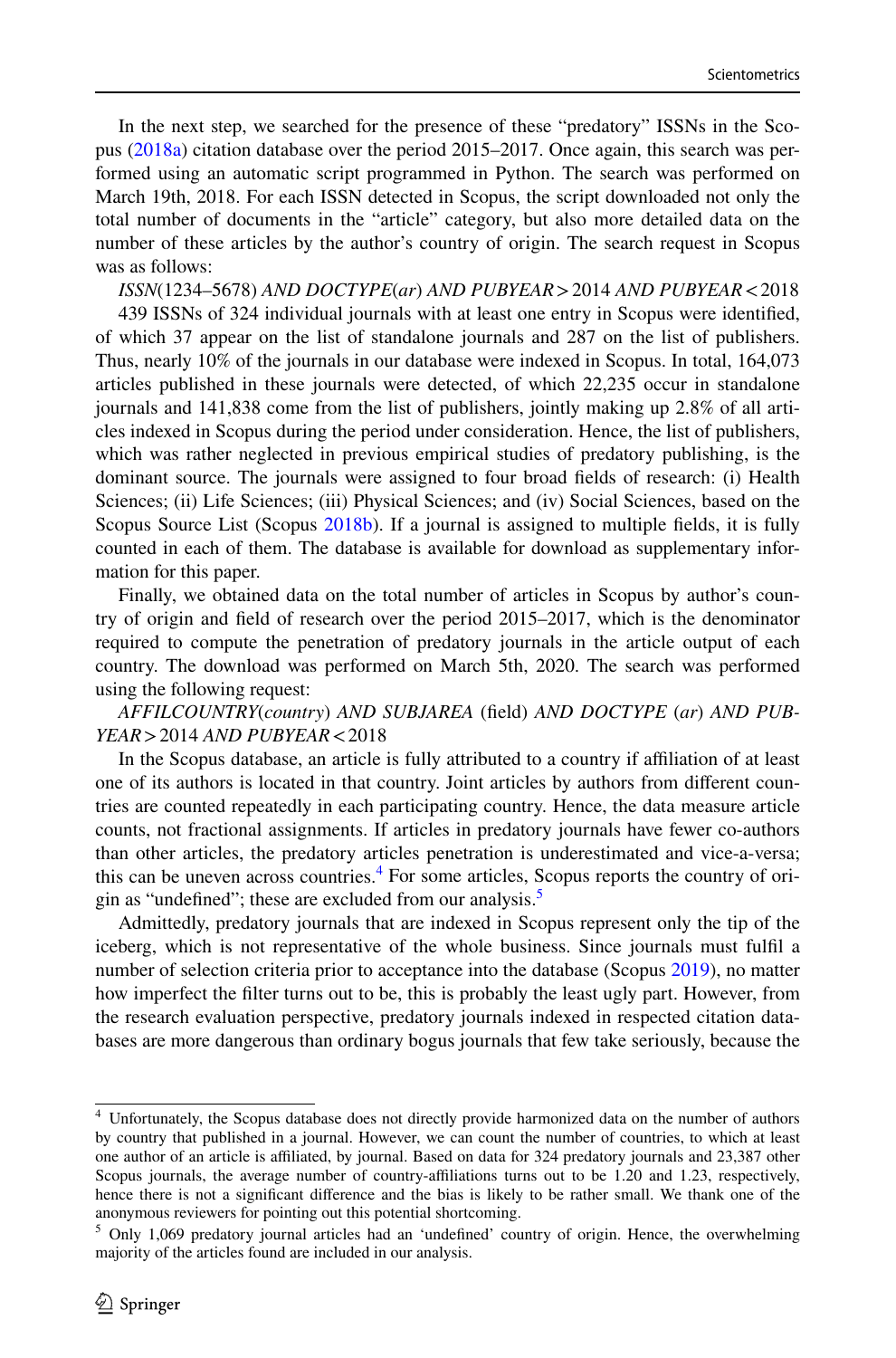<span id="page-8-1"></span>**Table 1** Overview of the data generation process

- (1) Obtaining the ISSNs of predatory journals:
- (a) Beall's lists downloaded on April 1st, 2016
- (b) The names on Beall's lists were searched for using an automatic script in Ulrichsweb on the same day
- (c) The entries found in Ulrichsweb were manually verifed with the help of hypertext links in Beall's lists
- (d) 4,665 ISSNs of 3,295 individual journals were confrmed to be associated with Beall's lists

(2) Searching for "predatory" ISSNs in Scopus:

- (a) The "predatory" ISSNs were searched for using an automatic script in Scopus on March 19th, 2018
- (b) 439 ISSNs of 324 individual journals that had at least one entry in Scopus over the period 2015–2017 were identifed
- (c) The script downloaded the total number of indexed articles in each journal and the number of these articles by the author's country of origin over the period 2015–2017
- (d) To avoid double-counting articles in journals with ISSN for both print and electronic versions, duplicates were eliminated
- (3) Downloading total number of articles in Scopus by country and feld of research:
- (a) The total number of indexed articles by country over the period 2015–2017 was downloaded using Scopus API on March 19th, 2018
- (b) The total number of indexed articles by country and feld of research over the period 2015–2017 was downloaded using Scopus API on March 5th, 2020

indexation bestows a badge of quality.<sup>[6](#page-8-0)</sup> All too often, evaluations at various levels rely on this badge and blindly assume that whatever is indexed counts. Scopus-listed journals are in practice considered 'scientifc' by many institutions and even national evaluation systems, such as, for example, in the Czech Republic (Good et al. [2015\)](#page-23-23), Italy (Bagues et al. [2019\)](#page-23-1) and probably many developing countries. In particular, evaluation systems that do not check the actual content using their own peer-review assessment are most exposed, but such assessment tends to be expensive and difficult to organize, and thus is relatively rare exactly in environments that need this check most ([Table 1](#page-8-1)).

#### **Cross‑country patterns**

Out of more than two hundred countries for which the data are available, we excluded dependent territories and countries with fewer than 300,000 inhabitants. The analysis considers evidence from the period between 2015 and 2017, because, as noted above, using older data risks that some of the journals currently featurted on Beall's lists were not yet predatory at an earlier time. However, we use data from three years to increase the robustness of the results. Only countries generating at least 30 articles during this period are included in the analysis. As a result, the fnal sample consists of 172 countries, which together account for the overwhelming majority of the world's research activity.

The outcome variable used throughout the analysis is the share of articles linked to Beall's lists out of all articles by authors from the given country, hence the share of articles published in predatory journals out of total articles. First, we look at the global picture and

<span id="page-8-0"></span><sup>&</sup>lt;sup>6</sup> We use Scopus rather than the Web of Science because it covers substantially more journals (Mongeon and Paul-Hus [2016](#page-23-24)) and is more susceptible to predators (Demir [2020;](#page-23-25) Somoza-Fernández [2016\)](#page-24-4).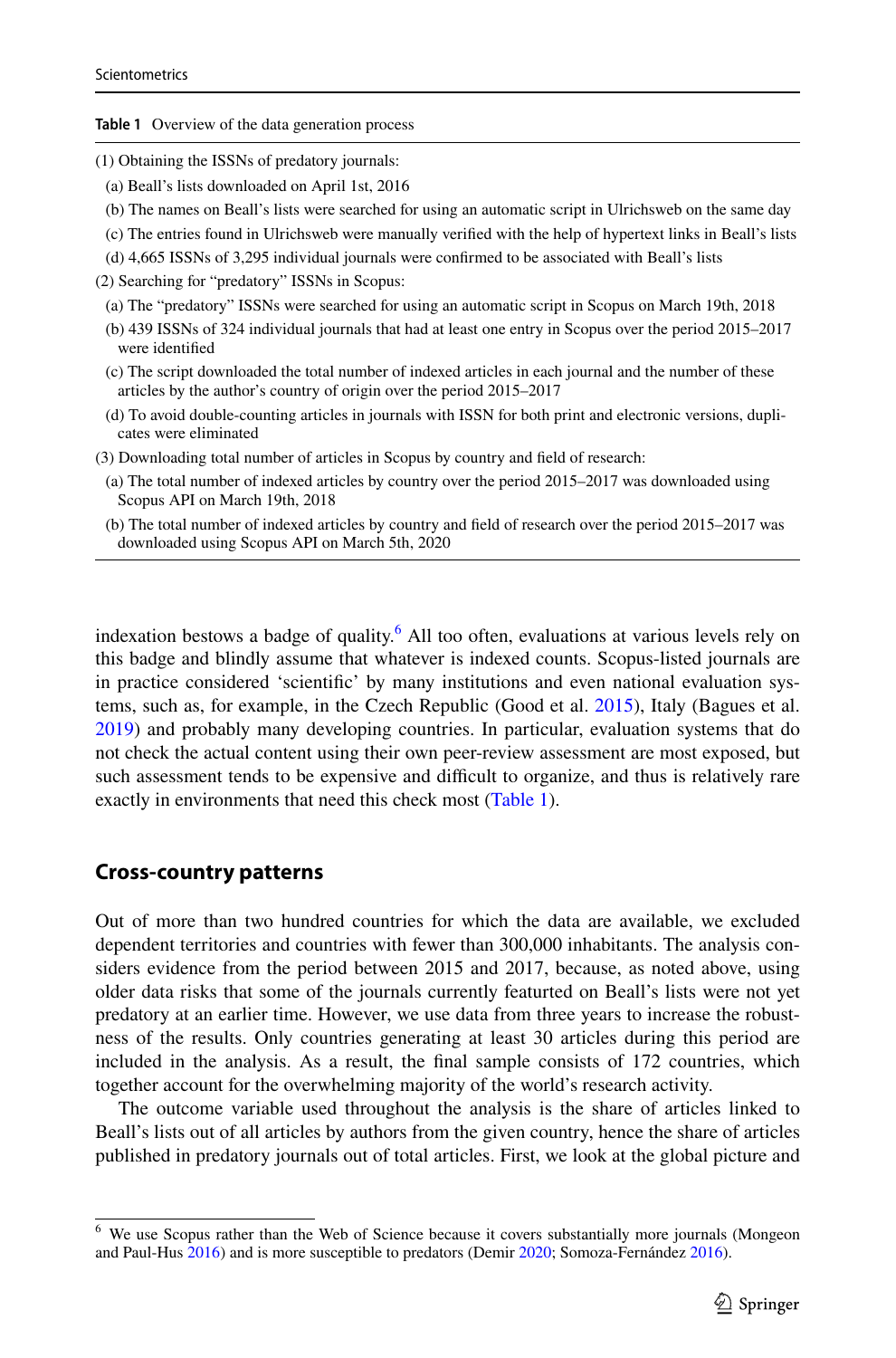

<span id="page-9-0"></span>**Fig. 1** % of predatory journal articles in total articles, 2015–2017. Source: Scopus (2018a), author's calculations

examine which countries are most and least afected by predatory publishing. Then, we attempt to pin down the most salient patterns by considering diferences between groups of countries. Finally, we investigate how these patterns difer by broad felds of research.

Figure [1](#page-9-0) displays the results on a world map. The darker the colour, the higher the national propensity to publish in predatory journals. The main pattern is visible at a quick glance; the darkest areas are concentrated in Asia and North Africa. In contrast, Europe, North and South America and Sub-Saharan Africa are relatively pale. Hence, generally speaking, both the most and least developed countries tend to be relatively less afected, while developing countries with emerging research systems, excepting those in South America, appear to be most in harm's way.

Table [2](#page-10-0) shows fgures for the top and bottom 20 countries. Kazakhstan and Indonesia appear to be the most dire, with roughly every sixth article falling into the predatory category. They are followed by Iraq, Albania and Malaysia, with more than every tenth article appearing in predatory journals. Some of the most severely afected countries are also among the largest in terms of population: India, Indonesia, Nigeria, the Philippines and Egypt, which underlines gravity of the problem. However, small countries that might have been difficult to spot on a world map, such as Albania, Oman, Jordan, Palestine and Tajikistan are also seriously afected. South Korea is by far the worst among advanced countries. All countries on the top 20 list, excepting only Albania, are indeed in or very near Asia and North Africa.

Surprisingly, the opposite end of the spectrum, with the lowest penetration of predatory journal articles, is also dominated by developing countries, including some of even the least developed. In several, for instance Bhutan, Chad and North Korea, there are no authors published in predatory journals whatsoever. This is a rather diverse group of countries scattered across continents. Nevertheless, they have one additional feature in common: most are small countries with underdeveloped research systems. In fact, 13 countries on the bottom 20 list produced fewer than 100 articles per year, on average. It may well be that these research systems are small enough to make direct oversight of the actual content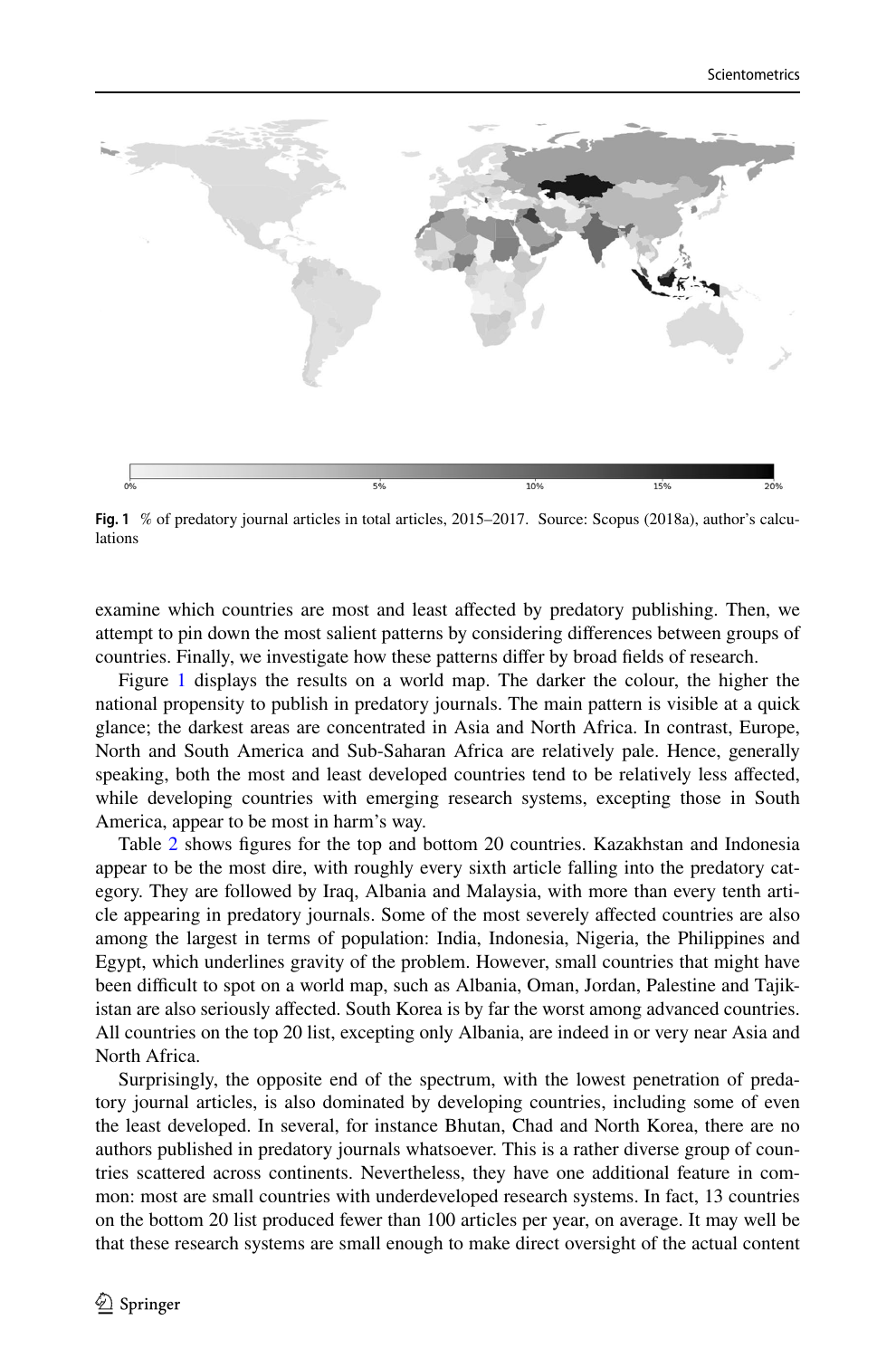<span id="page-10-0"></span>

| <b>Table 2</b> % of predatory journal                               |             |       |                 |      |
|---------------------------------------------------------------------|-------------|-------|-----------------|------|
| articles in total articles, top and                                 | Top 20      |       | Bottom 20       |      |
| bottom 20 countries, 2015-2017.<br>Source: Scopus (2018a), author's | Kazakhstan  | 17.00 | Guatemala       | 0.74 |
| calculations                                                        | Indonesia   | 16.73 | Solomon Islands | 0.74 |
|                                                                     | Iraq        | 12.94 | <b>Bahamas</b>  | 0.74 |
|                                                                     | Albania     | 12.08 | Angola          | 0.72 |
|                                                                     | Malaysia    | 11.60 | Honduras        | 0.72 |
|                                                                     | India       | 9.65  | <b>Belarus</b>  | 0.70 |
|                                                                     | Oman        | 8.25  | Congo, Dem. Rep | 0.68 |
|                                                                     | Yemen       | 7.79  | Moldova         | 0.67 |
|                                                                     | Nigeria     | 7.31  | Afghanistan     | 0.57 |
|                                                                     | Sudan       | 7.20  | Panama          | 0.56 |
|                                                                     | Jordan      | 7.19  | Cambodia        | 0.40 |
|                                                                     | Morocco     | 6.95  | Haiti           | 0.35 |
|                                                                     | Syria       | 6.88  | Guinea          | 0.10 |
|                                                                     | Philippines | 6.68  | <b>Belize</b>   | 0.00 |
|                                                                     | Egypt       | 6.65  | <b>Bhutan</b>   | 0.00 |
|                                                                     | Palestine   | 6.56  | Cape Verde      | 0.00 |
|                                                                     | Tajikistan  | 6.48  | Chad            | 0.00 |
|                                                                     | South Korea | 6.37  | Maldives        | 0.00 |
|                                                                     | Libya       | 6.06  | North Korea     | 0.00 |
|                                                                     | Brunei      | 5.44  | Turkmenistan    | 0.00 |

Scientometrics

of the manuscripts feasible, in which case, predatory journal articles would have nowhere to hide. In large research systems with thousands of articles produced every year, predatory publishing may more easily fy under the radar of the relevant principals.

Table [3](#page-11-0) summarizes the main patterns by presenting average propensities to publish in predatory journals by country groups, and provides details by the source list. First, we reiterate the geographical dimension by continents, which confrms that the epicentre of predatory publication is in Asia, while the problem is relatively limited in North and South America. In fact, Suriname, the most afected country in the latter, only ranks 50th in a worldwide comparison. On average, Europe and Africa fall in between the two extremes, but this masks relatively large national diferences within these continents along the east–west and north–south axes, respectively. Oceania is also little involved, but there are few countries in the region.<sup>[7](#page-10-1)</sup>

Next, we examine diferences by major language zones using indicators obtained from the GeoDist database which measure whether the language (mother tongue, lingua francas or a second language) is spoken by at least 20% of the population of the country (Mayer and Zignago [2011](#page-23-26)). Only English, French, Spanish and Arabic are recognized separately, as other languages are not spoken in a sufficient number of countries. Note that, in contrast

<span id="page-10-1"></span><sup>7</sup> More detailed stratifcation, such as dividing Asia into South, East, Central and West, or Africa into North and Sub-Saharan, is not advisable, because there are few countries in some subgroups, which would make averages unreliable.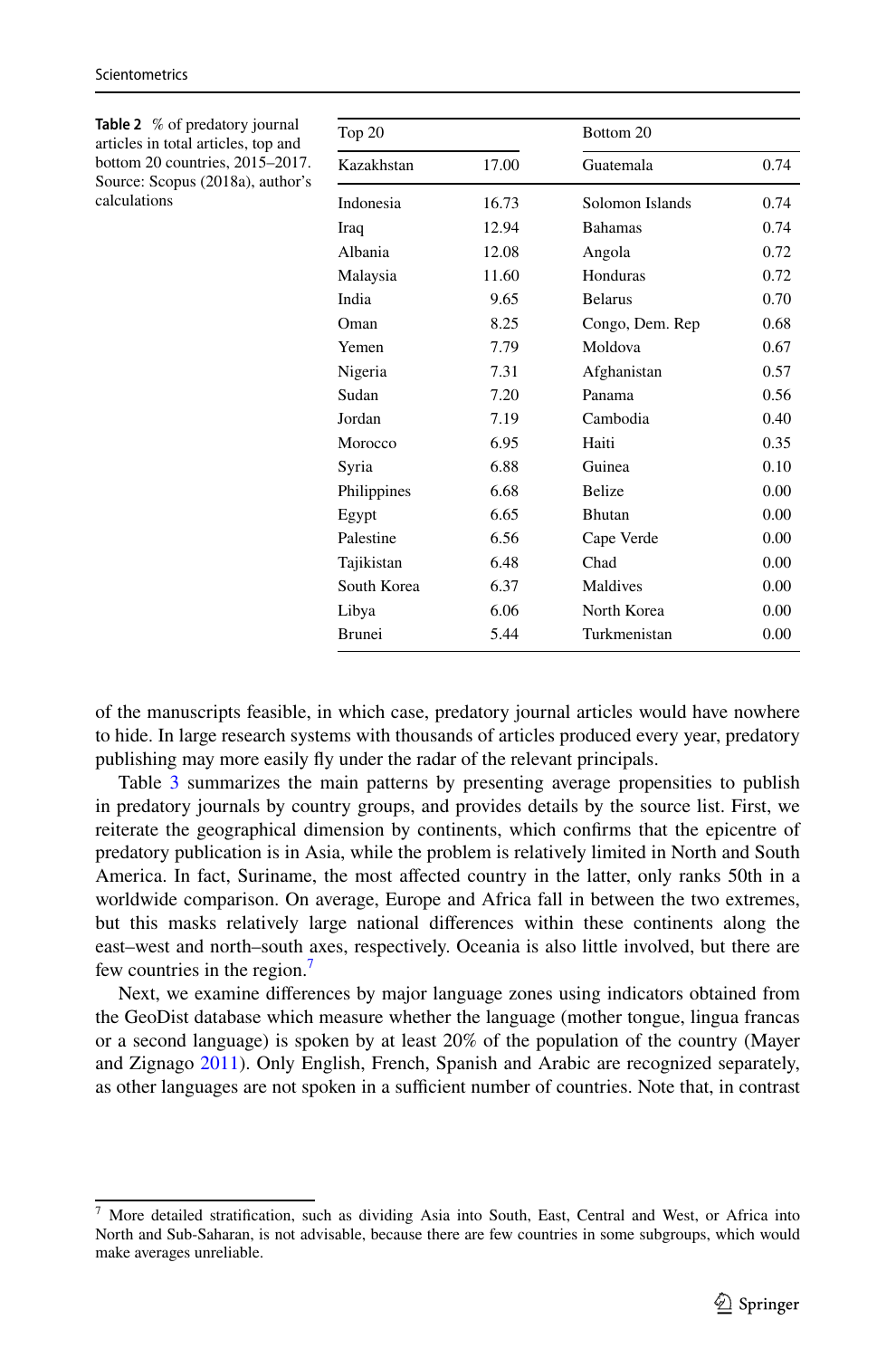| Country group                | Number of | Total | Source list |                               |           | Total excl. |
|------------------------------|-----------|-------|-------------|-------------------------------|-----------|-------------|
|                              | countries |       | Stand-alone | Publishers<br>excl. frontiers | Frontiers | frontiers   |
| Geography:                   |           |       |             |                               |           |             |
| Europe                       | 40        | 1.96  | 0.32        | 0.95                          | 0.68      | 1.27        |
| America                      | 28        | 1.22  | 0.10        | 0.53                          | 0.59      | 0.63        |
| Asia                         | 49        | 4.22  | 0.86        | 3.01                          | 0.35      | 3.87        |
| Africa                       | 50        | 2.33  | 0.41        | 1.27                          | 0.64      | 1.68        |
| Oceania                      | 5         | 1.14  | 0.04        | 0.43                          | 0.67      | 0.47        |
| Language:                    |           |       |             |                               |           |             |
| English spoken               | 37        | 2.64  | 0.41        | 1.65                          | 0.58      | 2.06        |
| French spoken                | 21        | 2.41  | 0.35        | 1.22                          | 0.84      | 1.57        |
| Spanish spoken               | 21        | 1.24  | 0.11        | 0.43                          | 0.71      | 0.53        |
| Arabic spoken                | 21        | 5.13  | 1.17        | 3.52                          | 0.44      | 4.69        |
| Other language spoken        | 86        | 2.42  | 0.45        | 1.49                          | 0.48      | 1.94        |
| Natural resources rents:     |           |       |             |                               |           |             |
| Oil and natural gas          | 24        | 3.90  | 0.80        | 2.68                          | 0.41      | 3.49        |
| Other natural resources      | 39        | 1.77  | 0.23        | 0.87                          | 0.67      | 1.10        |
| Other countries              | 108       | 2.51  | 0.45        | 1.50                          | 0.56      | 1.95        |
| Income per capita:           |           |       |             |                               |           |             |
| High income                  | 48        | 2.10  | 0.22        | 1.11                          | 0.76      | 1.33        |
| Upper middle income          | 44        | 2.92  | 0.55        | 1.95                          | 0.41      | 2.51        |
| Lower middle income          | 48        | 3.28  | 0.78        | 2.08                          | 0.42      | 2.86        |
| Low income                   | 30        | 1.63  | 0.16        | 0.76                          | 0.71      | 0.92        |
| Size of the research sector: |           |       |             |                               |           |             |
| Large size                   | 43        | 2.56  | 0.35        | 1.48                          | 0.73      | 1.83        |
| Medium large size            | 43        | 3.49  | 0.75        | 2.25                          | 0.49      | 3.00        |
| Medium small size            | 43        | 2.62  | 0.47        | 1.69                          | 0.46      | 2.16        |
| Small size                   | 43        | 1.59  | 0.25        | 0.77                          | 0.58      | 1.01        |
| All countries                | 172       | 2.56  | 0.46        | 1.55                          | 0.56      | 2.00        |

<span id="page-11-0"></span>**Table 3** % of predatory journal articles in total articles by country group and source list, 2015–2017

to geography, assignment to language zones is not mutually exclusive, as more than one language can be frequently spoken in the same country. $8$ 

Admittedly, language zones partly overlap with geography. This is most apparent in South America, which is dominated by Spanish-speaking countries and thus, not surprisingly, the propensities are very similar in both country groups. More revealing is perhaps the fact that Arabic-speaking countries, which are concentrated in North Africa and the Middle East, are the primary hotbeds of predatory publishing. English- and French-speaking countries are far more geographically scattered across the globe.

<span id="page-11-1"></span><sup>8</sup> For example, there are four countries in which both English and French are spoken by at least 20% of the population (Canada, Cameroon, Israel and Lebanon). Nevertheless, the vast majority of countries are assigned to a single language zone.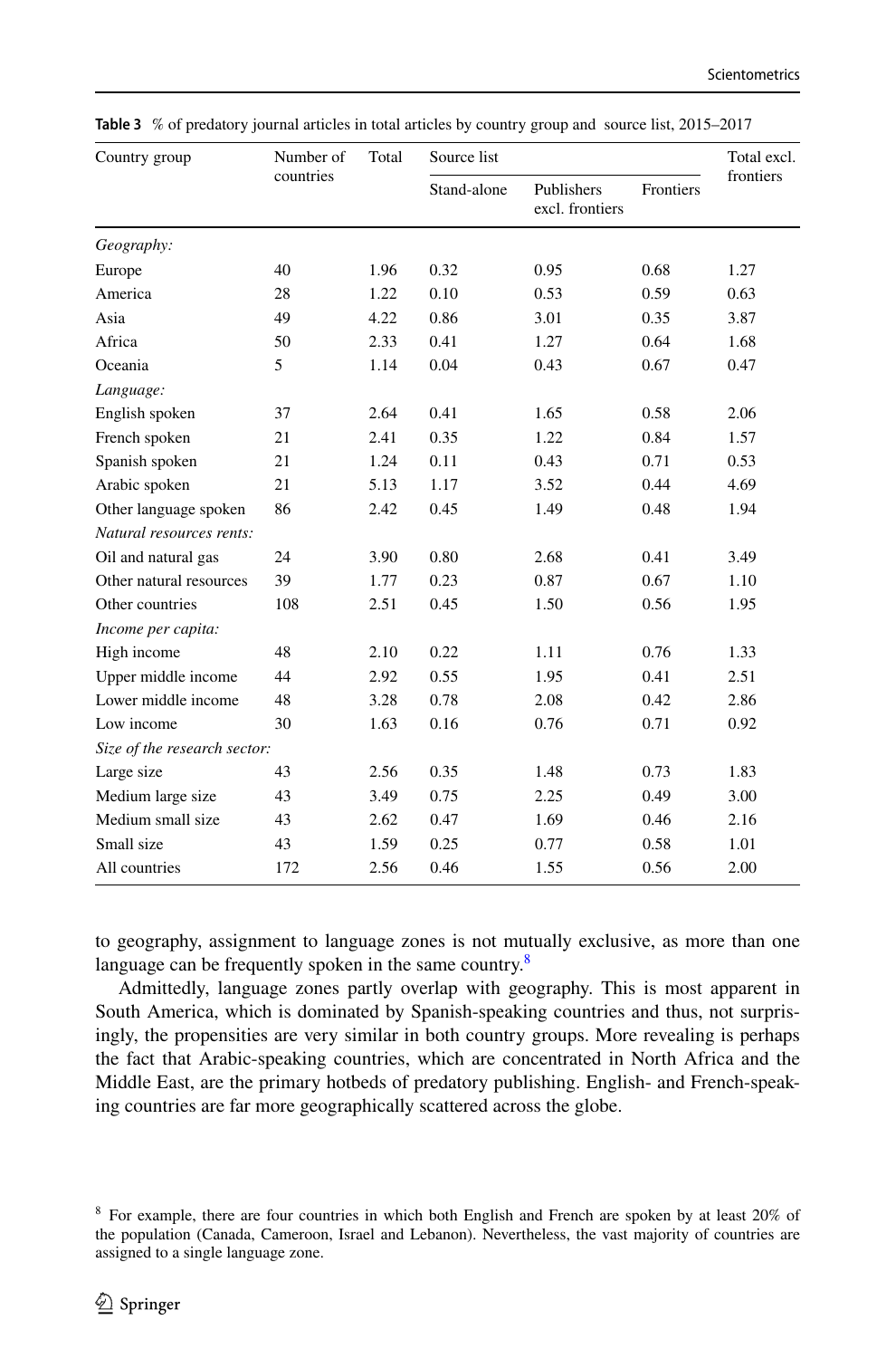As noted above, Beall's lists may sufer from English bias. Nevertheless, our results only partially support this expectation. English-speaking countries do not display signifcantly higher propensities towards predatory publishing than Francophone areas or countries speaking other languages. Spanish-speaking countries turn out to be diferent, perhaps because we miss predatory journals published in Spanish by relying on Beall's lists and/or Scopus data, but speaking English specifcally does not make much diference. Of course, more scholars speak English than do general populations, so tentatively the key take away from these fgures should be that, for the most part, language does not seem to be a serious entry barrier into predatory publications.

Language zones, in turn, refect broader diferences related to religion, culture and history, including past colonial links, which often translate to shared institutions and principles of governance. Arabic countries are likely to appear, on average, highly prone to predatory publishing due to a bundle of these factors that afect how research is organized, evaluated and funded far more than the language itself has an impact. In any case, the language zones are a handy tool to account for broad diferences along these lines, especially because such data is available for a very large sample of countries.

Third, it is notable that the top 20 list includes oil-rich countries such as Brunei, Iraq, Kazakhstan, Libya, Nigeria and Oman, and a closer look at the data reveals that a few more, including Algeria, Bahrain, Iran, Russia and Saudi Arabia, line up just short of the top 20. To check whether this is a systematic pattern, we draw on indicators for rents from natural resources in the World Development Indicators database (World Bank [2018](#page-24-5)), specifcally from oil and natural gas, and also for a comparison of rents from other resources, including coal, minerals and forests. Countries are classifed as intensive on the respective resources if their resource rents constitute more than 5% of GDP; this may sound low, but in practice constitutes a healthy boost to the government budget.

The results confrm that countries with an economy intensive on rents from oil and natural gas are on average noticeably more susceptible to predatory publishing than the rest of the world. Moreover, interestingly, this seems to be specifc to oil and natural gas, as countries rich in other types of natural resources display even less tendency to predatory publishing than countries which are not particularly endowed by any of the natural resources considered here. It may not be coincidental that some of the oil-rich countries, particularly in the Middle East, began to invest their resource windfalls in indigenous university sectors, while lacking a strong research evaluation culture, which takes time to develop.

Fourth, we examine whether there are diferences along the level of economic development. For this purpose, we use the World Bank [\(2016](#page-24-6)) classifcation that divides countries into four groups according to gross national income per capita. In line with the anecdotal evidence discussed above, high and low income countries appear to be the least affected.<sup>[9](#page-12-0)</sup> The worst situation is in middle income countries, many of which recognize the role of research for development, and therefore strive to upgrade, but lag signifcantly behind advanced countries not only in technology, but in their ability to efectively evaluate and govern their emerging research systems. Yet the largest diference in the proclivity to predatory publishing is between lower middle income countries, such as Indonesia, India and

<span id="page-12-0"></span><sup>&</sup>lt;sup>9</sup> The high income group includes Persian Gulf countries, namely Bahrain, Kuwait, Oman, Qatar, Saudi Arabia and United Arab Emirates, which are rich primarily thanks to oil drilling in the region and in which, except only of Qatar, the propensity to predatory publishing is signifcantly above the world average. If these countries are excluded, the average propensity to predatory publishing in the high income group drops further down to 1.74%.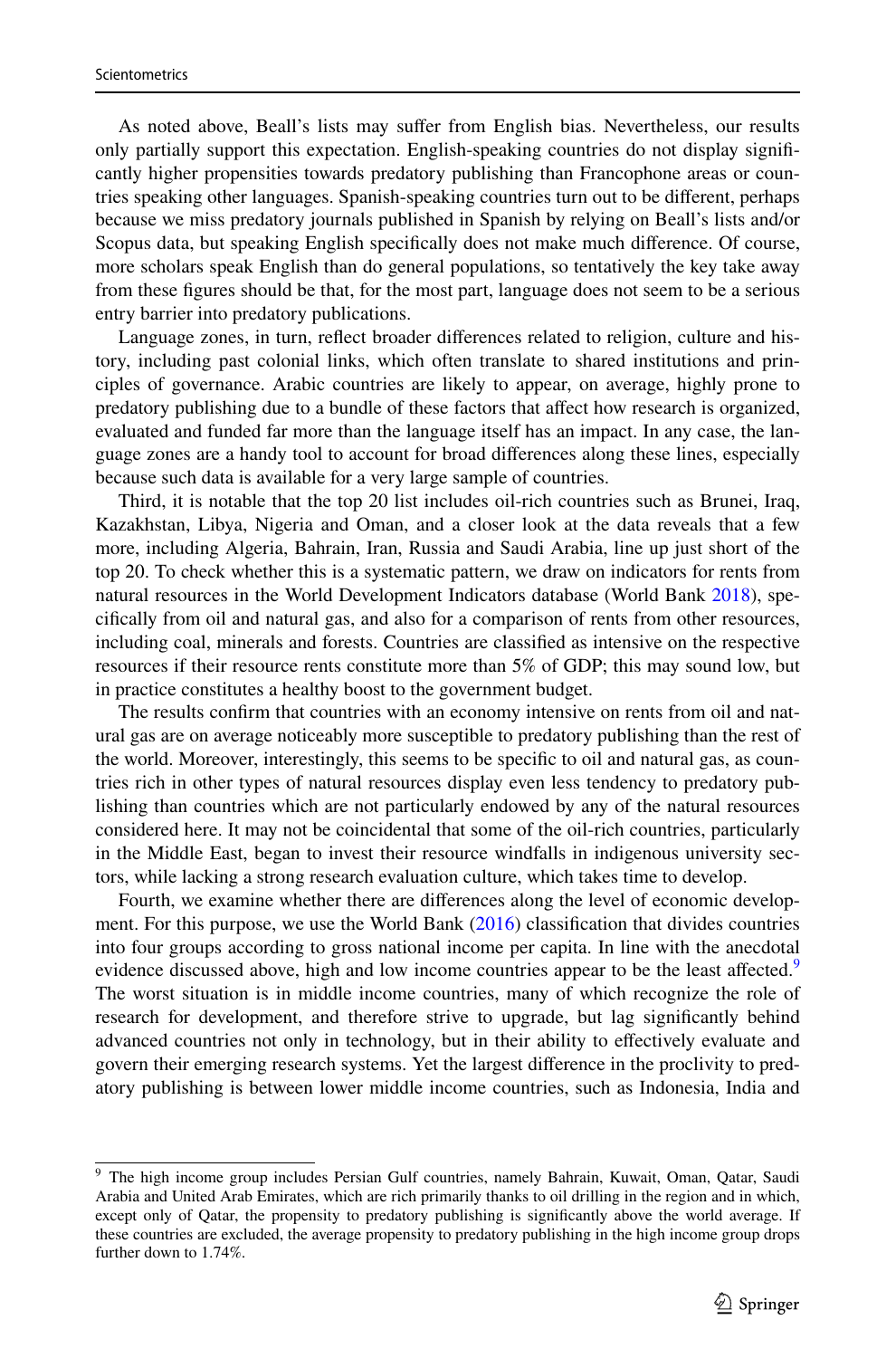the Philippines, and low income countries. Overall, therefore, there seems to be a nonlinear, specifcally inverse U-shaped, relationship.

Finally, as already menioned above, the low tendency towards predatory publishing in low income (the least developed) countries may be related to the small size of their public research sectors. To examine whether size matters, we divide the sample into quartiles according to the total number of articles published. Countries with small research sectors do not fall into the most frequent contributors to predatory journals, with the single exception of Tajikistan. In fact, the vast majority rank well below the world average. More than half of low income countries indeed fall into the small size category, and thus it is not surprising that the propensity to predatory publishing proves to be similarly low in both country groups. Again, there seems to be an inverse U-shaped relationship, albeit with a diferent shape of the distribution.

Next, results are reported by the source list we used to identify predatory journals using three categories: (i) Beall's list of standalone journals; (ii) Beall's list of publishers excluding Frontiers; and (iii) Frontiers. The latter is analyzed separately to account for the controversy surrounding the inclusion of Frontiers Research Foundation on Beall's list of publishers, as already discussed above. Frontiers does exhibit a noticeably diferent pattern from the other two sources. Authors publishing in Frontiers journals are distributed far more evenly across the country groups and in some respects, such as along income per capita, display even an opposite tendency compared to the other sources lists. On the top 20 list of countries with the highest propensities to publish in Frontiers journals feature Austria, Switzerland, Netherlands, Belgium, Germany or Israel, and in these as well as most other advanced countries Frontiers is the dominant source.<sup>10</sup> As a result, the main patterns identifed above are even more pronounced in the total fgures excluding Frontiers. From this perspective, Frontiers truly does not look as a typical predatory publisher.

The absolute numbers of articles in predatory journals are also worthy of consideration. In countries with large research systems, predatory publishing can be quite extensive, even if the proportion to total articles does not seem problematic. The main case in point is China, which does not stand out in relative terms with 3.66% of predatory journal articles in the total national article count, but around 44 thousand articles published in predatory journals had at least one co-author from China; this is by far the largest number worldwide. This means that nearly every fourth predatory journal article has a Chinese co-author. Next are India and the United States, with almost every sixth and ninth predatory journal article co-authored by a researcher from that country, respectively. In these countries, there are legions of researchers who are willing to pay to have their work published in predatory journals.

Table [4](#page-14-0) provides details on the top 20 most afected countries and the averages across all countries by feld of research. The latter indicate that the worldwide propensity to publish in predatory journals is almost two times higher in Social and Life Sciences than in Health and Physical Sciences. Social Sciences are particularly ravaged by this problem in a number of countries: in 7 countries, including the relatively large research systems of Malaysia, Indonesia and Ukraine, more than one ffth of articles appear in predatory journals, and in

<span id="page-13-0"></span><sup>&</sup>lt;sup>10</sup> Approximately two-thirds of predatory journal articles from advanced countries are published by Frontiers. South Korea is a major outlier among advanced countries, not only because of its high overall penetration of predatory publishing, but also in the fact that the vast majority of these articles are not in Frontiers journals. Taiwan and Slovakia are similar but to a lesser degree.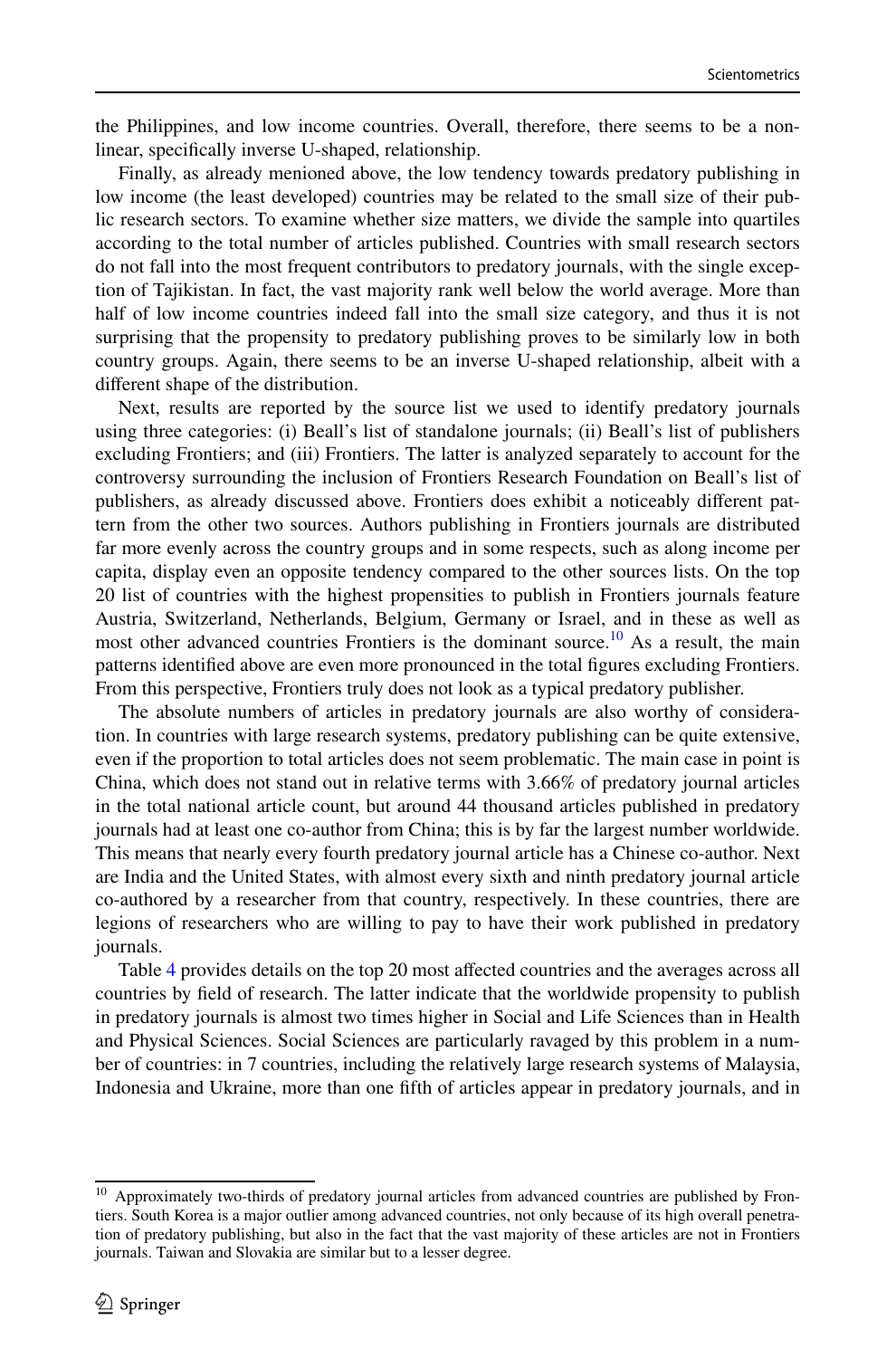| Health sciences             |       | Life sciences |       | Physical sciences |       | Social sciences |       |
|-----------------------------|-------|---------------|-------|-------------------|-------|-----------------|-------|
| China                       | 11.72 | Kazakhstan    | 28.10 | Indonesia         | 22.31 | Albania         | 37.04 |
| Libya                       | 6.20  | Iraq          | 16.55 | Malaysia          | 11.77 | Malaysia        | 29.15 |
| Taiwan                      | 4.87  | Syria         | 14.29 | Philippines       | 10.90 | Yemen           | 28.89 |
| Egypt                       | 4.84  | India         | 13.59 | Iraq              | 10.66 | Indonesia       | 27.21 |
| South Korea                 | 4.73  | Algeria       | 10.99 | Jordan            | 9.19  | Tajikistan      | 25.64 |
| Algeria                     | 4.58  | Egypt         | 10.94 | India             | 8.65  | Ukraine         | 22.63 |
| Luxembourg                  | 4.57  | Togo          | 10.37 | Yemen             | 8.36  | Kazakhstan      | 21.78 |
| Suriname                    | 4.55  | Palestine     | 10.09 | Sudan             | 8.05  | Russia          | 17.54 |
| Saudi Arabia                | 4.54  | Libya         | 9.39  | Morocco           | 7.86  | <b>Brunei</b>   | 12.60 |
| Nigeria                     | 4.48  | Indonesia     | 9.11  | Oman              | 7.70  | Oman            | 12.39 |
| Iraq                        | 4.36  | Nigeria       | 9.10  | South Korea       | 7.54  | Iraq            | 12.24 |
| Palestine                   | 4.13  | Oman          | 8.77  | Kazakhstan        | 7.17  | Azerbaijan      | 12.15 |
| Indonesia                   | 4.05  | Morocco       | 8.42  | Bahrain           | 6.70  | Iran            | 11.32 |
| Sudan                       | 4.01  | Sudan         | 7.91  | Liberia           | 6.45  | Syria           | 10.11 |
| Iran                        | 3.83  | Iran          | 6.93  | Palestine         | 6.31  | Thailand        | 9.94  |
| Malaysia                    | 3.79  | Russia        | 6.61  | Nigeria           | 6.31  | Nigeria         | 9.28  |
| Chile                       | 3.76  | Yemen         | 6.49  | Brunei            | 5.96  | Slovakia        | 9.27  |
| Italy                       | 3.63  | Macedonia     | 6.19  | Egypt             | 4.99  | Bahrain         | 9.04  |
| <b>United Arab Emirates</b> | 3.62  | Niger         | 6.02  | Saudi Arabia      | 4.85  | Jordan          | 8.13  |
| Oman                        | 3.56  | Mauritania    | 6.00  | Libya             | 4.62  | Kyrgyzstan      | 8.06  |
| All countries               | 1.98  | All countries | 3.39  | All countries     | 1.96  | All countries   | 3.99  |

<span id="page-14-0"></span>**Table 4** % of predatory journal articles in total articles by feld of research, top 20 countries 2015–2017. Source: Scopus (2018a), author's calculations

Journals can be assigned to multiple felds of research. Only countries with at least 30 total articles in the respective feld of research

14 countries more than one tenth of articles fall into this category. Arguably, the credibility of the whole feld is at stake here.

Indonesia, Iraq and Oman feature on the top 20 lists in all four felds and Egypt, Iran, Kazakhstan, Libya, Malaysia, Nigeria, Palestine, Sudan and Yemen in three. In these countries, predatory publication practices have apparently become a systemic problem at the national level, not limited to particular clusters. On the contrary, and perhaps even more interestingly at this point, there are countries in which only specifc felds went rogue. For example, China is by far the worst in Health Sciences, but does not appear on any other field list.<sup>11</sup> Albania stands out in Social Sciences only. Likewise, India only looks disreputable in Life and Physical Sciences, Russia in Life and Social Sciences, and Ukraine in Social Sciences<sup>[12](#page-14-2)</sup>

<span id="page-14-1"></span><sup>&</sup>lt;sup>11</sup> Nevertheless, one must not forget the caveat repeatedly mentioned above that the data predominantly includes journals published in English. China not only has a diferent language but also its own writing system; thus local problems with the predatory model of publication may largely escape our attention.

<span id="page-14-2"></span> $12$  In general, there are far more former socialist countries, especially former members of the Soviet Union, on the top 20 list in Social Sciences than in other felds. Social Sciences were particularly isolated, indoctrinated and devastated during the communist era, so it is not surprising that this is the case.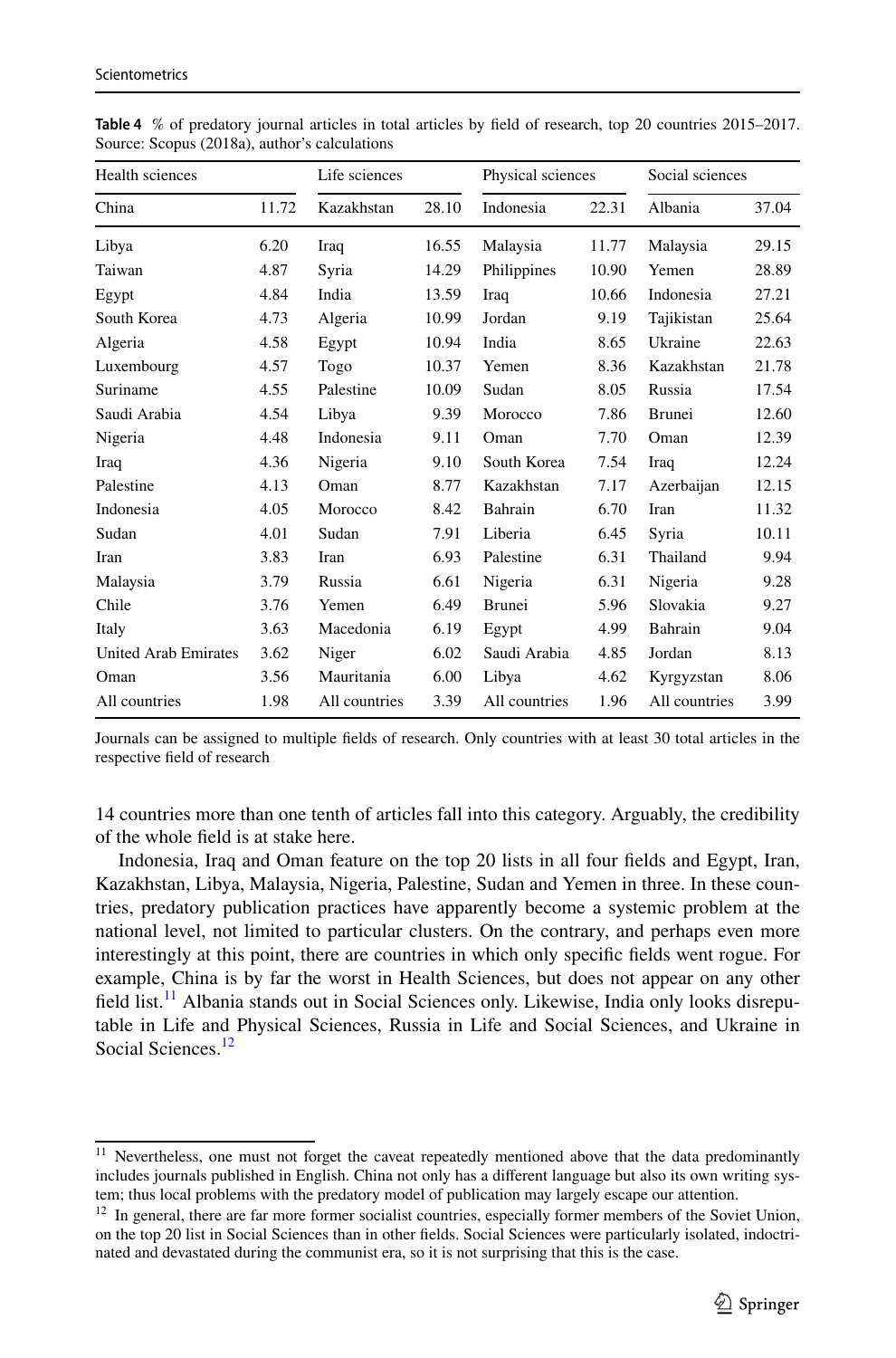Overall, we have identifed a handful of factors which seem to be relevant for explaining cross-country diferences in the propensity to predatory publishing, and which beg for more elaborate examination. Nevertheless, tabulations of the data can only get us so far in isolating their individual efects. Due to limited space and because a combination of several factors appears to be in play, we do not delve deeper into descriptive evidence by feld of research, but rather explore these patterns using a multivariate regression framework in the next section. The full results at the country-level in total and by feld of science are available for download as supplementary information for this paper.<sup>[13](#page-15-0)</sup>

## **Regression analysis**

In this section, we explore the cross-country diferences with the help of an econometric model. The main focus of the analysis is on testing the hypothesized relationships between the level of economic development measured by GDP per capita, size of the (public) research sector measured by the total number of articles and the propensity to predatory publishing, while controlling for other relevant factors. The empirical model to be estimated is as follows:

$$
Y_{ij} = a + b \text{ GDP}_i + g \text{ SIZE}_i + dX_i + m_j + e_c \tag{1}
$$

where the outcome variable *Y* is the proportion of articles published in predatory journals, variously defned, GDP per capita represents the level of economic development, SIZE represents the size of the research sector, *X* is the set of country-level control variables,  $\delta$  is a fxed efect for the feld of research represented by respective dummies, *i* denotes a country, *j* denotes a feld of research and *ε* is the standard error term. Hence, the basic unit of analysis is a feld of research in a given country. Since diferences between felds of research are fully accounted for by the fixed effects, the estimated coefficients of the country-level variables explain exclusively within felds variability.

The dependent variable is a proportion that falls between zero and one. The Ordinary Least Squares (OLS) estimator tends to produce predicted values outside of this range and assumes linear relationships. Both problems are addressed by using a fractional logit (binomial) in the Generalized Linear Models (GLM) framework. Robust standard errors derived from Huber-White sandwich estimators are reported. Only observations with at least 30 total articles in the respective country-feld and with full data available for the explanatory variables are included in the estimation sample. As the result, the econometric analysis is limited to 630 observations in 163 countries.<sup>[14](#page-15-1)</sup> All estimates are performed in Stata/MP 15.1.

Whenever possible we use continuous variables to measure the explanatory factors, as though the number of observations is essentially quadrupled by using the feld specifc data, the sample is still relatively small. As envisaged above, GDP per capita (PPP, constant 2011 international dollars) is used to measure the level of economic development and the total number of articles indexed in Scopus is used as a rough proxy for the size of the

<span id="page-15-0"></span><sup>&</sup>lt;sup>13</sup> Note that most of the patterns by country groups identified in the total data also apply by field of research, as also vindicated by the regression results below.

<span id="page-15-1"></span><sup>&</sup>lt;sup>14</sup> Cuba, Eritrea, North Korea, Somalia and Syria are excluded due to missing data on GDP per capita. Comoros, Djibouti, Timor-Leste and Turkmenistan are eliminated because they did not generate more than 30 total articles in any of the felds of research.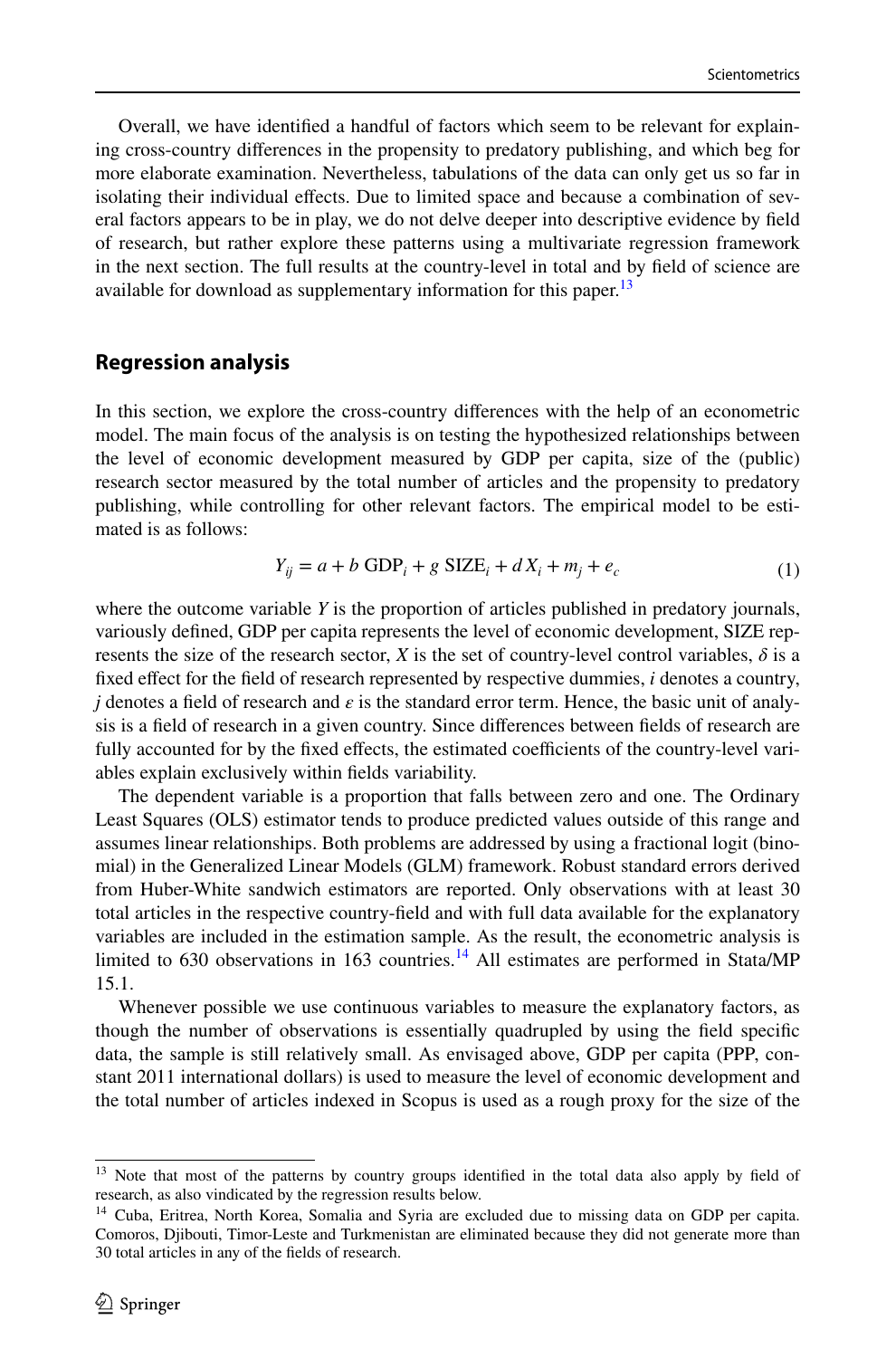|                             | (1)            | (2)            | (3)                                | (4)            | (5)                   |
|-----------------------------|----------------|----------------|------------------------------------|----------------|-----------------------|
|                             | Total          | Standalone     | Publish-<br>ers excl.<br>frontiers | Frontiers      | Total excl. frontiers |
| Constant                    | $-6.405***$    | $-11.227***$   | $-7.690***$                        | $-5.991***$    | $-7.936***$           |
|                             | (0.877)        | (1.941)        | (1.393)                            | (0.778)        | (1.270)               |
| GDP per capita              | 0.308*         | $0.838***$     | 0.450                              | $-0.301*$      | $0.535**$             |
|                             | (0.182)        | (0.284)        | (0.285)                            | (0.158)        | (0.255)               |
| GDP per capita squared      | $-0.100***$    | $-0.296***$    | $-0.149***$                        | $0.113***$     | $-0.180***$           |
|                             | (0.034)        | (0.068)        | (0.054)                            | (0.027)        | (0.049)               |
| Size of the research sector | $0.405**$      | $1.042**$      | 0.446                              | 0.174          | $0.588**$             |
|                             | (0.188)        | (0.408)        | (0.298)                            | (0.178)        | (0.272)               |
| Size of the research sector | $-0.017*$      | $-0.050**$     | $-0.019$                           | $-0.005$       | $-0.027*$             |
| squared                     | (0.010)        | (0.021)        | (0.016)                            | (0.009)        | (0.015)               |
| Oil and natural gas         | $0.019***$     | $0.027***$     | $0.023***$                         | $-0.011*$      | $0.024***$            |
|                             | (0.005)        | (0.007)        | (0.007)                            | (0.006)        | (0.007)               |
| English spoken              | $-0.095$       | $-0.171$       | $-0.190$                           | 0.022          | $-0.183$              |
|                             | (0.115)        | (0.179)        | (0.178)                            | (0.114)        | (0.157)               |
| French spoken               | $-0.088$       | $-0.321$       | $-0.179$                           | $0.245**$      | $-0.215$              |
|                             | (0.119)        | (0.234)        | (0.178)                            | (0.106)        | (0.173)               |
| Spanish spoken              | $-0.145$       | $-0.544$       | $-0.481$                           | 0.246          | $-0.498*$             |
|                             | (0.188)        | (0.408)        | (0.323)                            | (0.180)        | (0.280)               |
| Arabic spoken               | $0.532***$     | $0.648**$      | $0.681***$                         | 0.102          | $0.686***$            |
|                             | (0.175)        | (0.258)        | (0.215)                            | (0.124)        | (0.209)               |
| Latitude                    | 0.003          | $0.013**$      | 0.001                              | $-0.001$       | 0.003                 |
|                             | (0.003)        | (0.006)        | (0.004)                            | (0.002)        | (0.001)               |
| Longitude                   | $0.005***$     | $0.005***$     | $0.008***$                         | $-0.001$       | $0.007***$            |
|                             | (0.001)        | (0.002)        | (0.002)                            | (0.001)        | (0.001)               |
| Field of research           | Included       | Included       | Included                           | Included       | Included              |
| <b>AIC</b>                  | 153.03         | 60.38          | 108.63                             | 70.63          | 125.86                |
| <b>BIC</b>                  | 219.72         | 127.07         | 175.32                             | 137.32         | 192.55                |
| Number of research fields   | $\overline{4}$ | $\overline{4}$ | $\overline{4}$                     | $\overline{4}$ | $\overline{4}$        |
| Number of countries         | 163            | 163            | 163                                | 163            | 163                   |
| Number of observations      | 630            | 630            | 630                                | 630            | 630                   |

<span id="page-16-0"></span>**Table 5** Explaining propensity to predatory publishing, GLM with logit link for binomial family, 2015– 2017

Only countries with at least 30 total articles in the respective feld of research. The dependent variable is the proportion of predatory journal articles in total articles. Robust standard errors are in parentheses.

\*, \*\*, \*\*\*Denote signifcance at the 10, 5 and 1 per cent levels

research sector. Oil and natural gas rents (% of GDP) are used to control for the availability of extra fscal resources. Latitude and longitude of the country's centroid, instead of plain continental dummies, are used to account for geography. However, the only way to control for the language zones is to use dummies. GDP per capita and the size of research sector variables are used in logs to curtail the impact of outliers. All variables refer to (if applicable averages over) the reference period 2015–2017. For descriptive statistics, defnitions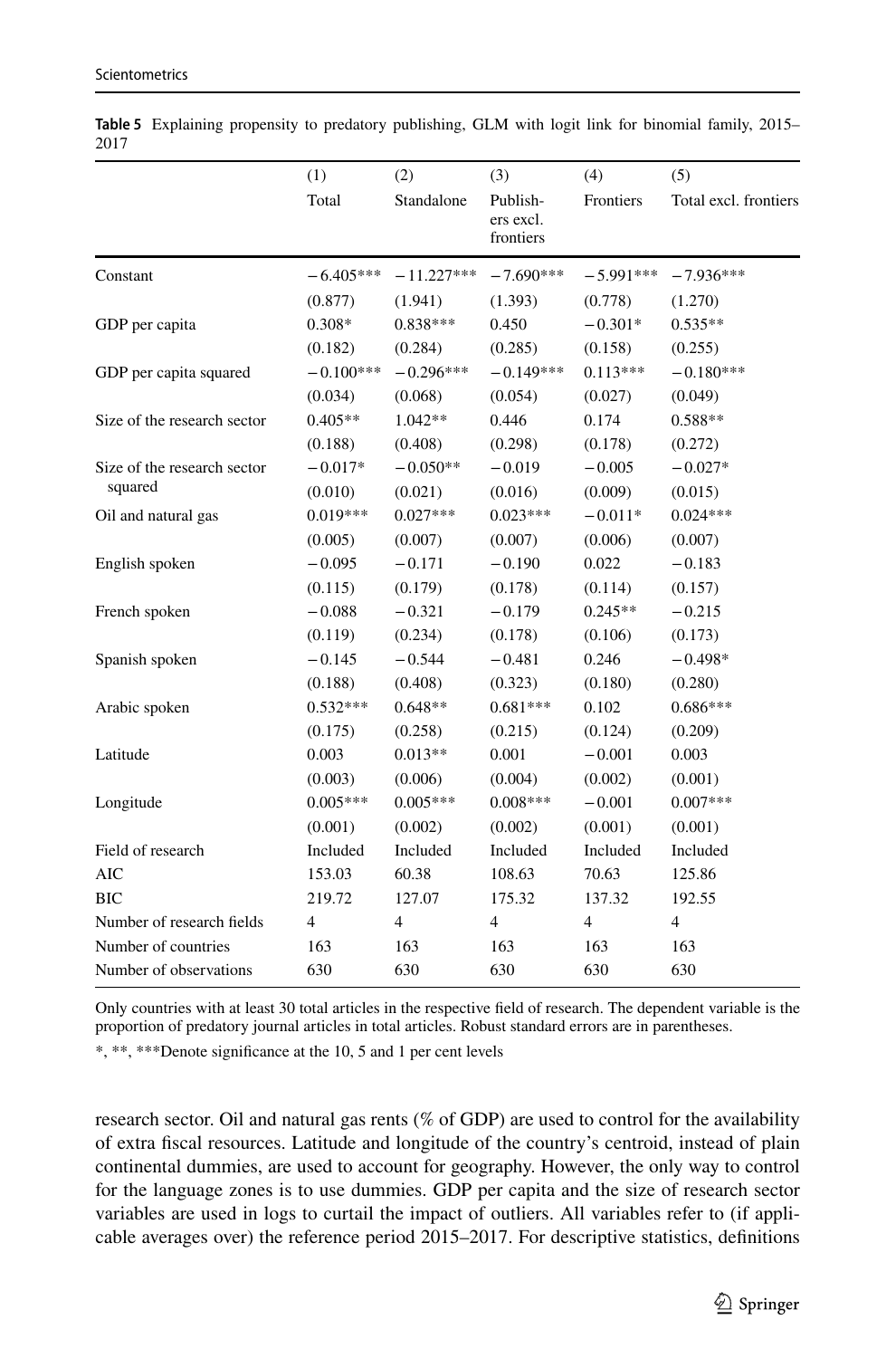and sources of the variables entering the regression analysis, see "Appendix" Tables [6](#page-21-0) and [7.](#page-22-0)

The regression analysis is used as a descriptive tool in this paper. The purpose of the regression model is to test whether the broad cross-country patterns identifed above hold in a multivariate framework, when the possible infuence of other relevant factors is accounted for. It should be emphasized that the cross-sectional nature of the data does not allow for testing of causality, the estimated relationships indicate correlations, and the results should therefore be interpreted with caution.

Table [5](#page-16-0) provides results for the benchmark outcome variable of total predatory publishing (Column 1), then results are replicated separately by the source list (Columns 2–4) and fnally estimated for the total, excluding Frontiers (Column 5). Since the descriptive overview revealed that there could be a non-linear relationship between the propensity to predatory publishing on the one hand and the level of economic development as well as the size of the research sector on the other hand, we test for this possibility by including the respective variables in squared terms.

GDP per capita has a significantly positive main effect, but the negative squared term indicates that there is indeed an inverse U-shaped relationship. The results confrm that the proclivity to predatory publishing has a tendency to increase with the level of economic development, but only up to a point, after which the relationship turns negative. Hence, countries at a medium level of development are the most vulnerable. Likewise, the size of the research sector comes out with a signifcantly positive main efect and a negative squared term, thus the same interpretation applies, albeit the relationship is estimated to be far less curvilinear.<sup>15</sup>

Some of the control variables prove to have even more statistically significant coefficients. First, more reliance on oil and natural gas rents is strongly positively associated with predatory publishing. Hence, predatory publishing tends to occur when fortunes are perhaps hastily poured into supporting research. Of course, this is not to say that such resources should not be used to fund research, but there is a catch. Second, Arabic countries are confrmed to be particularly susceptible to predatory publishing, even after oil and natural gas rents and other factors are accounted for, so there is something special about this area. Further, English is assumed to primarily control for the suspected language bias of Beall's lists and Scopus, but this worry is not supported by the results. Finally, longitude has a significantly positive coefficient, so farther east of the Greenwich meridian implies higher inclinations towards predatory publication.

As far as the comparison by source list is concerned, the results confrm that Frontiers has a diferent modus operandi than the rest of the pack. If only articles in Frontiers journals are considered, for instance, GDP per capita has statistically signifcant but opposite signs from the benchmark results. In fact, the model explains this outcome variable quite poorly, from which follows that a diferent approach is needed to get to bottom of what is up with this publisher. Although there is no evidence in the data presented upon which we can judge whether the inclusion of Frontiers on Beall's list was justifed or not, the results at the very least clearly indicate that Frontiers is atypical. Henceforth, therefore, we focus on the outcomes excluding Frontiers.<sup>[16](#page-17-1)</sup>

<span id="page-17-0"></span><sup>&</sup>lt;sup>15</sup> If the squared terms are excluded from the model, both coefficients come out highly statistically significant, but GDP per capita has a negative sign while the size of research sector has a positive sign.

<span id="page-17-1"></span><sup>&</sup>lt;sup>16</sup> It needs to be emphasized that the authors of this article have never had any connection to the Frontiers Research Foundation or any of their journals in any capacity.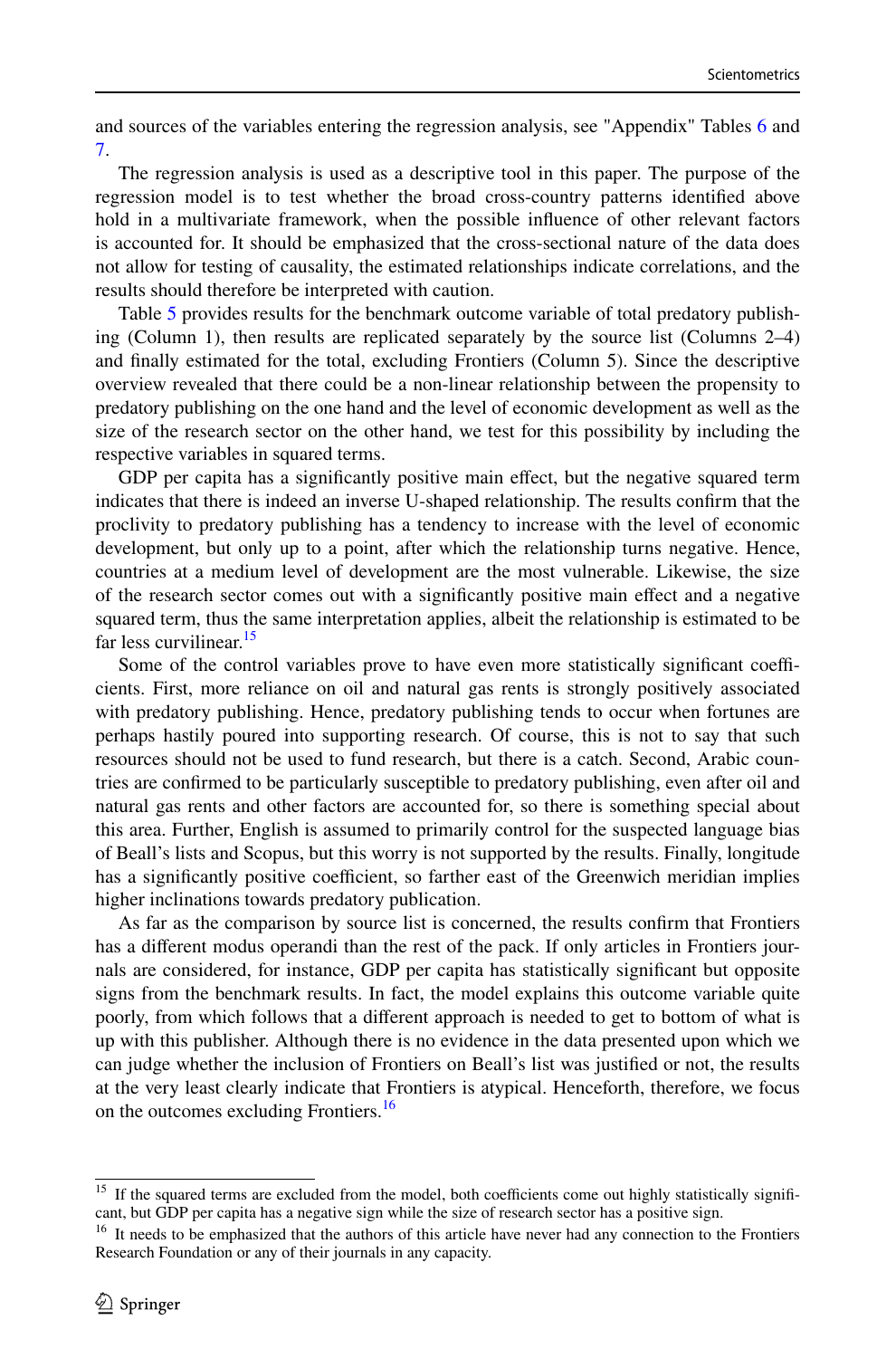

<span id="page-18-0"></span>Fig. 2 Estimated effects of GDP per capita (upper figure) and size of the research sector (lower figure) on the propensity to predatory publishing (total excluding Frontiers), GLM with logit link for binomial family, 2015–2017. Based on results in Column 5 of Table [5](#page-16-0). Predictive margins with 90% confdence intervals are displayed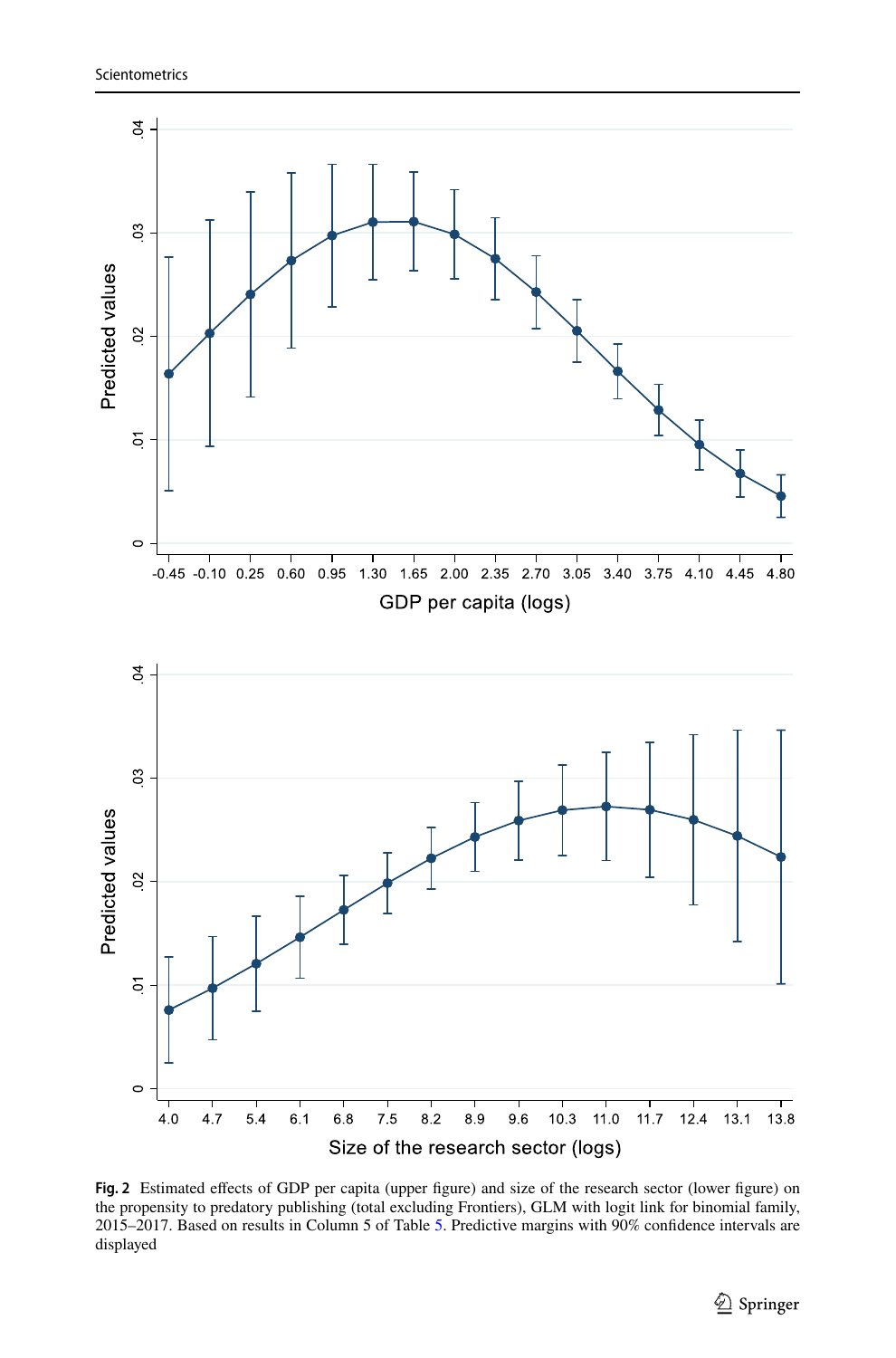Figure [2](#page-18-0) gives graphical representations of the estimated relationships of main interest, which provide a handy platform for discussing the results in more detail. The fgures clearly illustrate that these relationships follow an inverse U-shaped curve. The propensity to predatory publishing increases with GDP per capita up to approximately the level of countries like India, Nigeria and Pakistanafter which, however, there is a steep decline. Along the size measure there is initially a steady increase of predatory publishing until a turning point at the level of countries with relatively large research systems like Malaysia and Saudi Arabia, which is followed by only a slight decrease for the largest ones. The overlapping confdence intervals indicate that, for GDP per capita, the relationship differs most signifcantly between medium and highly developed countries, while for the size measure the diference is mainly between small and medium research sectors. So what does this mean?

GDP per capita is used for a lack of better measurements that are more intimately related to how a research system is organized and that would be available for a broad sample of countries, including many developing ones. Nevertheless, GDP per capita tends to be highly correlated to many other salient measures. What is likely to make the key diference between medium and high developed countries that drives the results presented in this study is capability to perform meaningful research evaluation, including advanced scientometrics and peer-review of actual content of published papers, that does not fall back on only counting the number of articles indexed in Scopus or elsewhere, regardless of quality and merit. If the government is not able to set the right mix of incentives to the public research sector, which is arguably very difficult even in advanced countries, those who do not shy away from predatory publishing have free rein.

Size is an important consideration, as noted above, because large research systems are more complex and therefore notoriously more difficult for governments to evaluate, manage and steer than small systems. If two countries maintain equally primitive research evaluation frameworks, one with a large research sector composed of dozens of diverse institutions will tend to be more susceptible to predatory publishing than one with a tiny research sector composed of perhaps only a few easy-to-oversee workplaces. Large research systems sufer from a certain degree of anonymity, blind spots and dark corners, in which predatory publishing fourish. Around the turning point, however, the system becomes large enough to warrant investment in advanced research evaluation capabilities, which make life more difficult for those exploiting the loopholes, so that the relationship between predatory publishing and size fattens and even curves slightly down.

# **Conclusions**

Taken at face value, the evidence presented in this paper indicates that countries at a medium level of economic development and with large research sectors are most susceptible to predatory publishing. This should be a dire warning for developing countries which devote large resources to support research, but which may not pay sufficient attention to upgrading their research governance capabilities, including research evaluation framework. Moreover, the evidence suggests that oil-rich and/or Arabic and/or eastern countries tend to be particularly vulnerable, which completes the picture of who should be primarily on the lookout for predators.

Nevertheless, the general patterns are from a bird's-eye view, so there are exceptions driven by idiosyncratic factors. The prime example of an outlier appears to be Albania,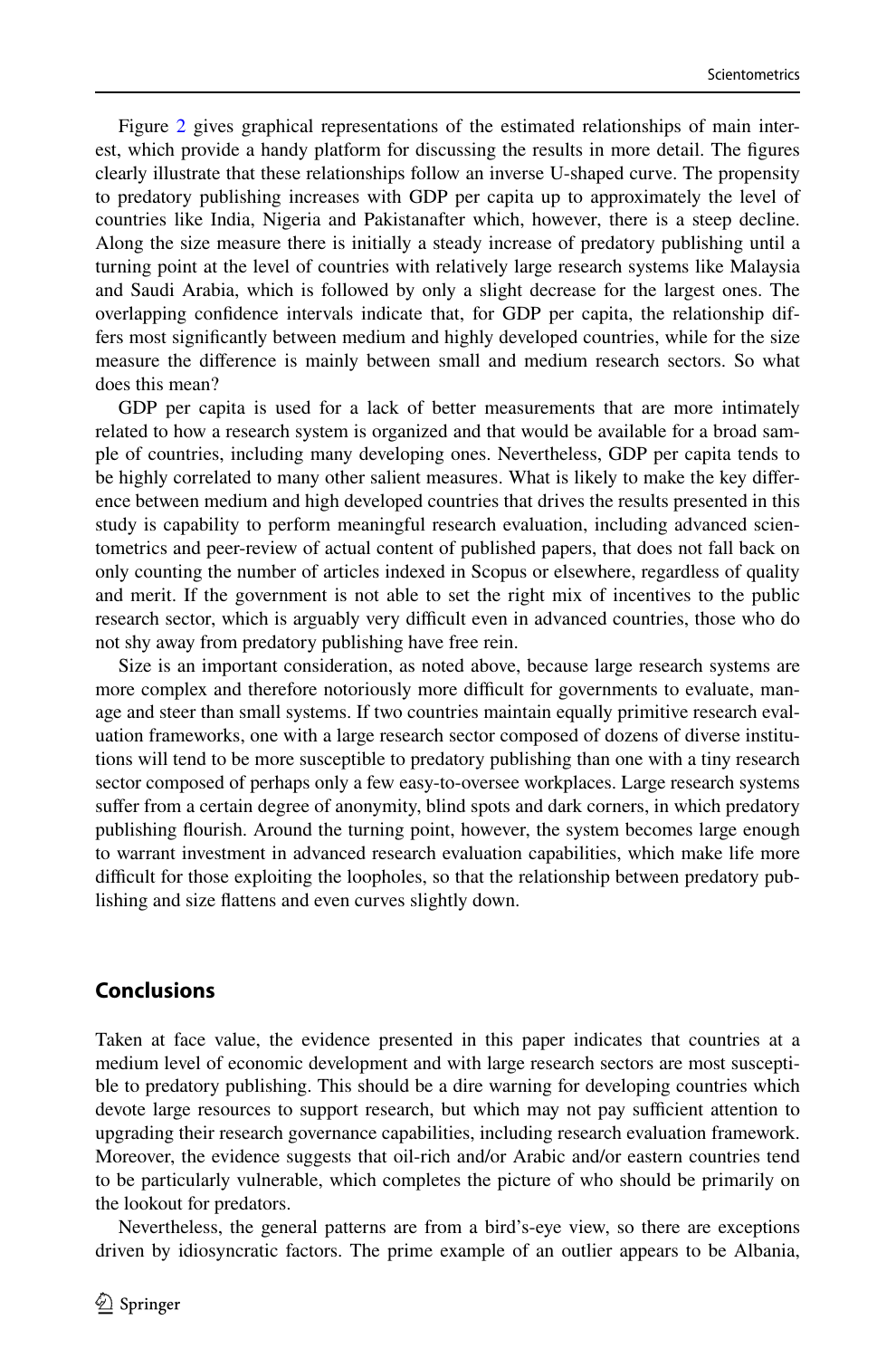which does not feature most of the high-risk characteristics, but still is among the most afected countries. Predatory publishing is a truly global phenomenon, from which no emerging research system is entirely safe. Policymakers in developing countries that do not ft the description of the main risk group should not be fooled into thinking that the problem does not concern them, because if they finch in their vigilance, their homeland may end up on the list of the most afected countries next time.

The results are broadly in line with previous estimates by Shen and Björk [\(2015](#page-23-7)), Xia et al. ([2015\)](#page-24-0), Demir ([2018\)](#page-23-3), as well as Wallace et al. [\(2018](#page-24-1)), in the sense that Asia and North Africa provide the most fertile grounds for predatory publishing and that in particular India and Nigeria belong to the main sources. However, this paper not only gathered one of the most comprehensive databases of predatory journals, and used far more complete evidence than previous studies, but also provided a much higher level of granularity on the cross-country diferences. In fact, a number of countries not mentioned in previous studies are shown here to suffer greatly from the problem of predatory publishing. In addition, this paper is the frst to study the cross-country diferences systematically in an econometric framework.

A major limitation of this study is that we can only speculate that the way in which research is evaluated in each country makes the primary diference, whether this includes research organizations at the national level, project proposals by funding agencies, and/ or even individuals working on career progression. Ideally, we would like to take characteristics of the research evaluation framework directly into account, including whether evaluation primarily concerns quantity or quality, whether formulae based on quantitative metrics is used, how advanced the underlying bibliometric approach is, whether insights from peer review assessment are factored in, and, consequently, what principles are applied when allocating research funding. Unfortunately, indicators of this kind are not available for more than a handful of advanced countries, which are not the most relevant here. To pin down the impact of these factors on the propensity to predatory publishing remains an important challenge for future research on this topic.

Another limitation is the cross-sectional nature of the analysis that, as explained above, stems from the fact that historical data is not reliable. Longitudinal data would allow for more elaborate tests, particularly with respect to causality, than those employed in this paper. There are also likely to be lags in the cause–efect relationships that could be detected when long time series become available. In any case, the three-year period studied here is rather short, as predatory publishing is a relatively recent and fairly dynamic phenomenon. This may have infuenced the results and the list of most afected countries may look somewhat diferent if a similar exercise is repeated in a few years, which would be desirable.

It should be stressed that the results of this paper should not be interpreted to mean that developing countries should invest less in research, because this would undermine their emerging and often fragile national innovation systems and ultimately thwart productivity growth (Fagerberg and Srholec [2009](#page-23-27)). However, it is fair to issue a cautionary note that predatory publishing has the potential to complicate research evaluation and therefore efective allocation of research funding greatly in many corners of the world. Developing countries aiming to embark on a technological catch-up trajectory need to take these intricacies more seriously than ever.

Last, but not least, there is the underlying question why there are predatory journals in Scopus in the frst place. Journals indexed in Scopus should fulfl minimum quality requirements (Scopus [2019](#page-23-22)). However, these criteria are either rather formal, derived from bibliometrics or rely on what the journal declares about itself. Predatory journals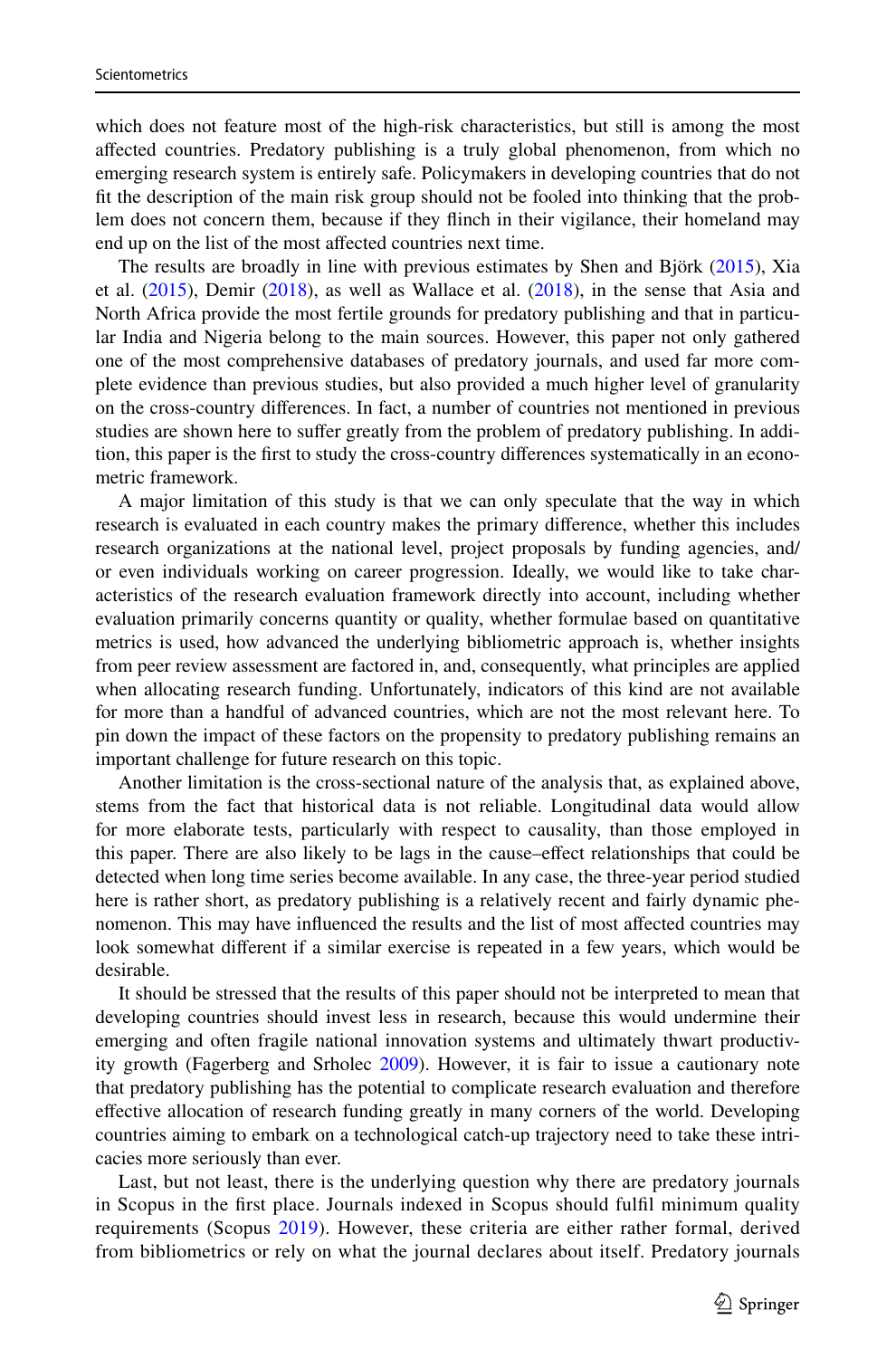manage to look like regular scientifc outlets on the outside, their bibliometric profle might not difer that much from other fringe journals and they do not shy away from lying about their editorial practices. So this flter is not likely to be efective in keeping out fake journals that are good pretenders. Scopus needs to fnd a way to fact-check whether the journal adheres to the declared editorial practices, including most prominently how the peer-review process is performed in practice. Unless the selection criteria are upgraded and/or the bar for inclusion is raised signifcantly, fake scientifc journals will keep creeping in the database. In the meantime, evaluators, research managers or university rankings that use Scopus data as inputs in their decisions need to be mindful about it.

**Acknowledgements** Financial support from the Czech Academy of Sciences for the R&D&I Analytical Centre (RaDIAC) and from the Czech Science Foundation (GAČR) project 17-09265S is gratefully acknowledged. Earlier versions of the paper were presented at the IDEA think-tank seminar Predatory Journals in Scopus, Prague, November 16, 2016, the Scopus Content Selection and Advisory Board Meeting, Prague, November 3, 2017 and the 17th International Conference on Scientometrics and Infometrics, Rome, September  $2 - 9$ , 2019. We thank the participants at these events for their useful comments and suggestions. Martin Srholec also thanks his beloved wife Joanna for her support of the preparation of a revised version of the manuscript during the heat of the COVID-19 crisis. All the usual caveats apply.

# **Appendix**

See Tables [6,](#page-21-0) [7](#page-22-0)

<span id="page-21-0"></span>**Table 6** Descriptive statistics of the variables, 2015–2017

|                             | Mean   | St. dev | Min       | Max    | N   |
|-----------------------------|--------|---------|-----------|--------|-----|
| Dependent variables:        |        |         |           |        |     |
| Total                       | 0.028  | 0.039   | $\Omega$  | 0.370  | 630 |
| Standalone                  | 0.005  | 0.013   | $\Omega$  | 0.216  | 630 |
| Publishers excl. frontiers  | 0.016  | 0.033   | $\theta$  | 0.370  | 630 |
| <b>Frontiers</b>            | 0.007  | 0.009   | $\Omega$  | 0.057  | 630 |
| Total excl. frontiers       | 0.021  | 0.039   | $\theta$  | 0.370  | 630 |
| Explanatory variables:      |        |         |           |        |     |
| GDP per capita              | 2.341  | 1.211   | $-0.443$  | 4.773  | 163 |
| Size of the research sector | 8.355  | 2.323   | 3.989     | 14.071 | 163 |
| Oil and natural gas         | 2.676  | 7.124   | $\Omega$  | 48.318 | 163 |
| English spoken              | 0.221  | 0.416   | $\Omega$  | 1      | 163 |
| French spoken               | 0.129  | 0.336   | $\Omega$  | 1      | 163 |
| Spanish spoken              | 0.123  | 0.329   | $\Omega$  | 1      | 163 |
| Arabic spoken               | 0.117  | 0.322   | $\Omega$  | 1      | 163 |
| Latitude                    | 20.454 | 24.752  | $-41.814$ | 67.470 | 163 |
| Longitude                   | 20.439 | 58.960  | $-112.10$ | 177.97 | 163 |

GDP per capita and the size of research sector in logs. N—number of observations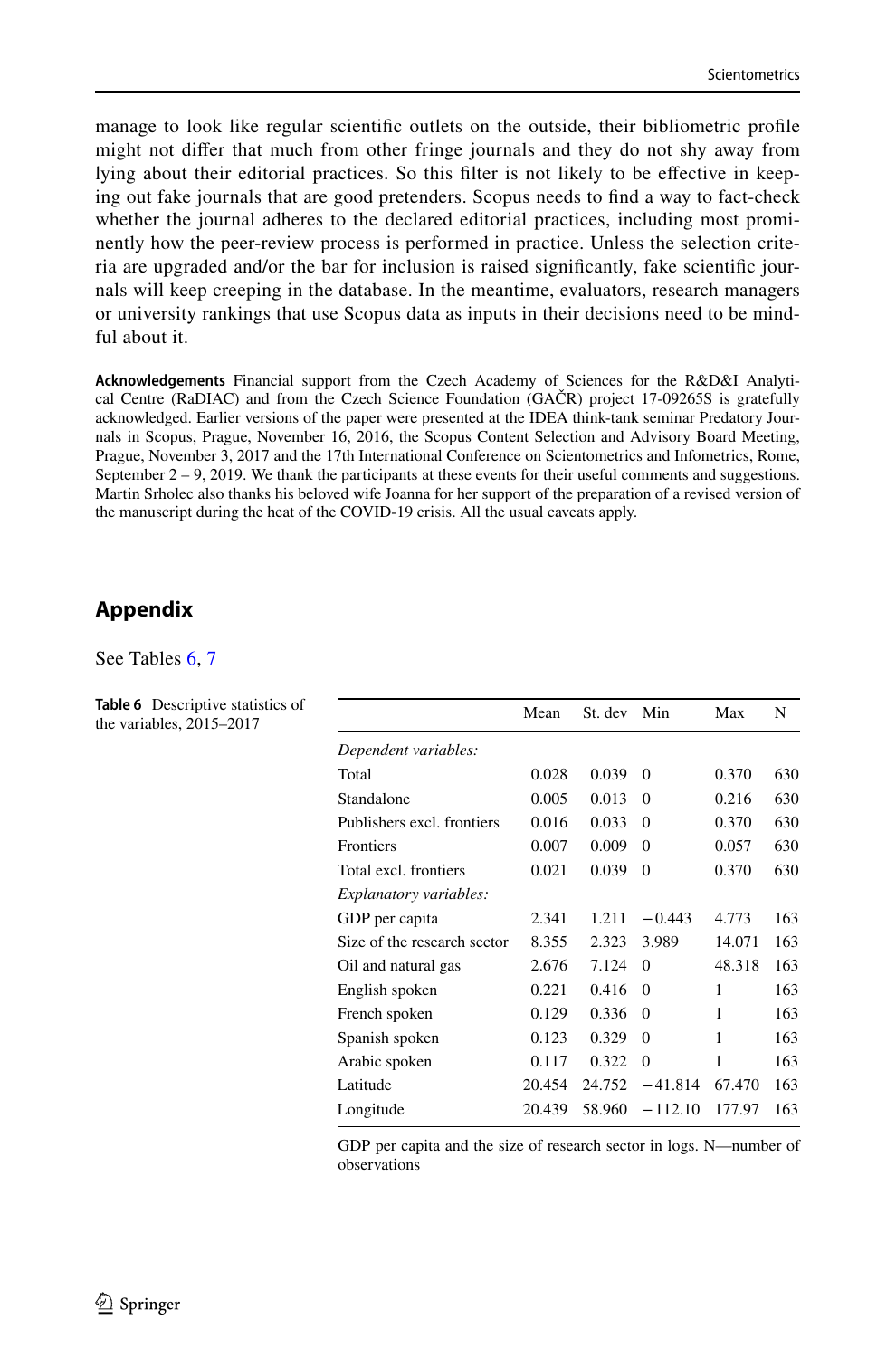<span id="page-22-0"></span>

| Table 7 Definition and sources of | the variables                                                                                                                                                                |                          |
|-----------------------------------|------------------------------------------------------------------------------------------------------------------------------------------------------------------------------|--------------------------|
| Variable                          | Definition                                                                                                                                                                   | Source                   |
| Predatory journal articles        | The proportion of articles in journals linked to Beall's lists by authors from the respective country in total<br>articles from that country recorded in the Scopus database | Scopus (2018a)           |
| GDP per capita                    | Gross domestic product (GDP) converted to constant 2011 international dollars using purchasing power parity<br>(PPP) rates                                                   | World Bank (2018)        |
| Size of the research sector       | Counts of total articles by authors from the respective country recorded in the Scopus database                                                                              | Scopus (2018a)           |
| Oil and natural gas               | The difference between the value of crude oil and natural gas production at regional prices and total costs of<br>production as % of GDP                                     | World Bank (2018)        |
| English spoken                    | Dummy with the value 1 if more than 20% of population speaks English                                                                                                         | Mayer and Zignago (2011) |
| French spoken                     | Dummy with the value 1 if more than 20% of population speaks French                                                                                                          | Mayer and Zignago (2011) |
| Spanish spoken                    | Dummy with the value 1 if more than 20% of population speaks Spanish                                                                                                         | Mayer and Zignago (2011) |
| Arabic spoken                     | Dummy with the value 1 if more than 20% of population speaks Arabic                                                                                                          | Mayer and Zignago (2011) |
| Latitude                          | Latitude of country centroid measured in degrees from the equator, with positive values going north and nega-<br>tive values going south                                     | Gallup et al. (1999)     |
| ongitude                          | Longitude of country centroid measured in degrees from the Prime Meridian with positive values going east<br>and negative values going west                                  | Gallup et al. (199)      |
|                                   |                                                                                                                                                                              |                          |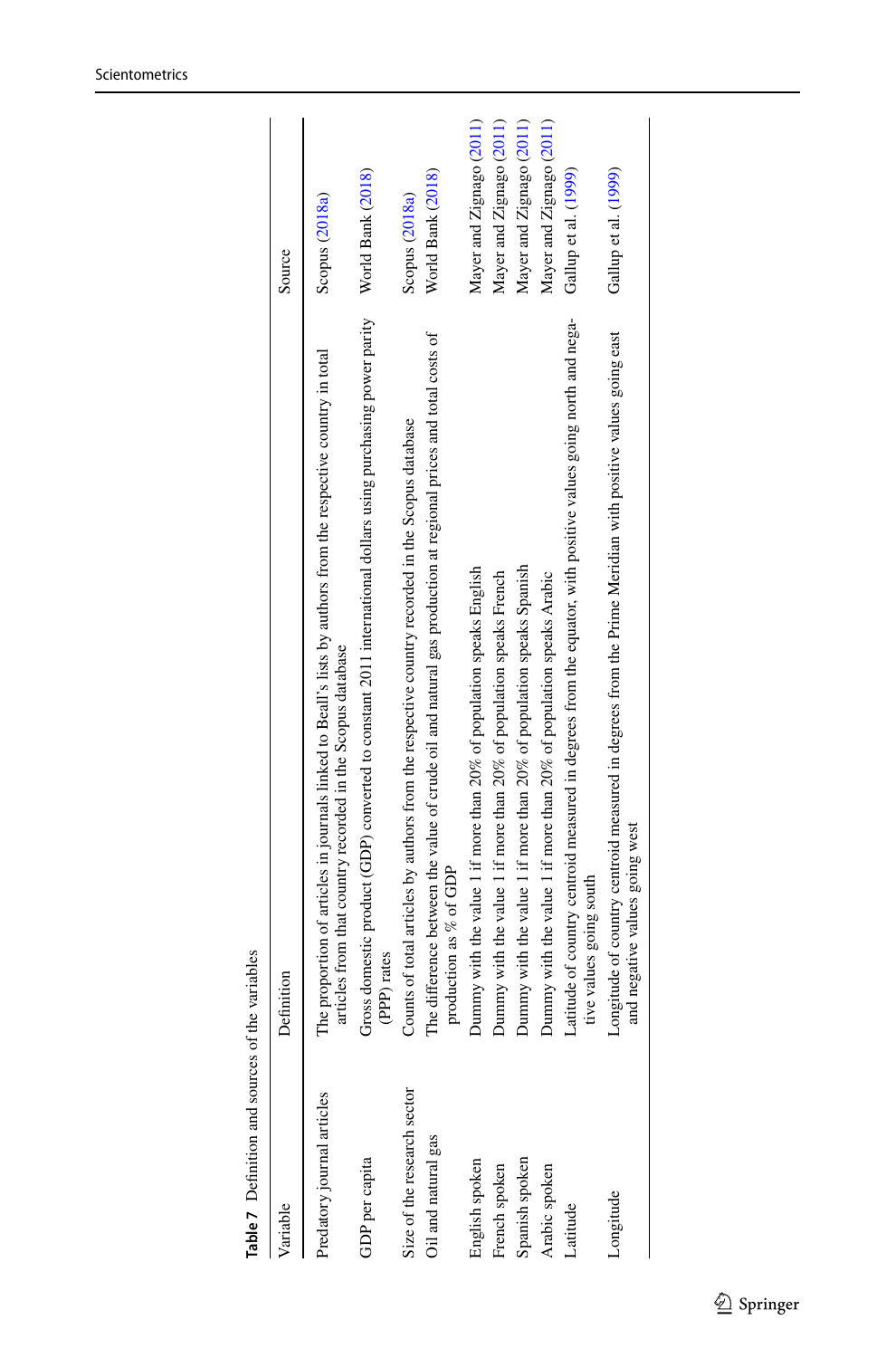# **References**

- <span id="page-23-1"></span>Baguess, M., Sylos-Labini, M., & Zinovyeva, N. (2019). A Walk on the Wild Side: `Predatory' journals and information asymmetries in scientifc evaluations. *Research Policy, 48*(2), 462–477.
- <span id="page-23-0"></span>Beall, J. (2013). Predatory publishing is just one of the consequences of gold open access. *Learned Publishing., 26*(2), 79–84.
- <span id="page-23-10"></span>Beall, J. (2015). Criteria for Determining Predatory Open-Access Publishers. Retrieved May 19, 2018, from <https://beallslist.weebly.com/uploads/3/0/9/5/30958339/criteria-2015.pdf>.
- <span id="page-23-6"></span>Beall, J. (2016). Scholarly Open Access: Critical analysis of scholarly open-access publishing (Beall's blog). Retrieved April 1, 2016, from <https://scholarlyoa.com>; shutdown January 2018, archived at [https](https://archive.org/web/) [://archive.org/web/.](https://archive.org/web/)
- <span id="page-23-18"></span>Berger, M., & Cirasella, J. (2015). Beyond Beall's list better understanding predatory publishers. *College and Research Libraries News, 76,* 132–135.
- <span id="page-23-20"></span>Bloudoff-Indelicato, M. (2015). Backlash after Frontiers journals added to list of questionable publishers. *Nature, 526,* 613.
- <span id="page-23-4"></span>Bohannon, J. (2013). Who's afraid of peer-review. *Science*.<https://doi.org/10.1126/science.342.6154.60>.
- <span id="page-23-5"></span>Butler, D. (2013). The dark side of publishing. *Nature, 495*(7442), 433.
- <span id="page-23-11"></span>Cobey, K. D., Lalu, M. M., Skidmore, B., Ahmadzai, N., Grudniewicz, A., & Moher, D. (2018). What is a predatory journal? A scoping review. *F1000Research, 7,* 1001.
- <span id="page-23-19"></span>Crawford, W. (2014a). Ethics and access 1: The sad case of Jefrey Beall. *Cites and Insights, 14*(4), 1–14.
- <span id="page-23-15"></span>Crawford, W. (2014b). Journals, journals and wannabes: Investigating the list. *Cites and Insights, 14*(7),  $1 - 24$ .
- <span id="page-23-14"></span>Cyranoski, D. (2018) China awaits controversial blacklist of 'poor quality' journals. Nature News. Retrieved May 19, 2018, from <https://www.nature.com/articles/d41586-018-07025-5>.
- <span id="page-23-3"></span>Demir, S. B. (2018). Predatory journals: Who publishes in them and why? *Journal of Informetrics, 12*(4), 1296–1311. [https://doi.org/10.1016/j.joi.2018.10.008.](https://doi.org/10.1016/j.joi.2018.10.008)
- <span id="page-23-25"></span>Demir, S. B. (2020). Scholarly databases under scrutiny. *Journal of Librarianship and Information Science*, *52*(1), 150–160.
- <span id="page-23-12"></span>Eriksson, S., & Helgesson, G. (2017a). The false academy: Predatory publishing in science and bioethics. *Medicine, Health Care and Philosophy, 20*(2), 163–170.
- <span id="page-23-17"></span>Eriksson, S., & Helgesson, G. (2017b). Time to stop talking about "predatory journals." *Learned Publishing, 31*(2), 181–183.<https://doi.org/10.1002/leap.1135>.
- <span id="page-23-27"></span>Fagerberg, J., & Srholec, M. (2009). Innovation systems, technology and development: Unpacking the relationship(s). In B.-A. Lundvall, K. J. Joseph, C. Chaminade, & J. Vang (Eds.), *Handbook of innovation systems and developing countries* (pp. 83–115). Cheltenham, Edward Elgar: Building domestic capabilities in a global context.
- <span id="page-23-28"></span>Gallup, J. L., Sachs, J. D., & Mellinger, A. D. (1999). Geography and economic development. *International Regional Science Review, 22*(2), 179–232.
- <span id="page-23-23"></span>Good, B., Vermeulen, N., Tiefenthaler, B., & Arnold, E. (2015). Counting quality? The Czech performancebased research funding system. *Research Evaluation, 24,* 91–105.
- <span id="page-23-2"></span>Kurt, S. (2018). Why do authors publish in predatory journals? *Learned Publishing, 31*(2), 141–147.
- <span id="page-23-26"></span>Mayer, T. Zignago, S. (2011). Notes on CEPII's distances measures: The GeoDist database. CEP II, Working Paper No 2011–25. [http://www.cepii.fr/CEPII/en/publications/wp/abstract.asp?NoDoc=3877.](http://www.cepii.fr/CEPII/en/publications/wp/abstract.asp?NoDoc=3877)
- <span id="page-23-24"></span>Mongeon, P., & Paul-Hus, A. (2016). The journal coverage of Web of Science and Scopus: A comparative analysis. *Scientometrics, 106*(1), 213–228.
- <span id="page-23-8"></span>Perlin, M. S., Imasato, T., & Borenstein, D. (2018). Is predatory publishing a real threat? Evidence from a large database study. *Scientometrics, 116*(1), 255–273.
- <span id="page-23-9"></span>Scopus. (2018a). Scopus on-line database[.https://www.scopus.com.](https://www.scopus.com)
- <span id="page-23-21"></span>Scopus. (2018b). Scopus Source List (May 2018 version). Current version is Retrieved May 21, 2019, from [https://www.scopus.com/sources.](https://www.scopus.com/sources)
- <span id="page-23-22"></span>Scopus. (2019). Content policy and selection. Retrieved May 19, 2019, from [https://www.elsevier.com/solut](https://www.elsevier.com/solutions/scopus/content/content-policy-and-selection) [ions/scopus/content/content-policy-and-selection.](https://www.elsevier.com/solutions/scopus/content/content-policy-and-selection)
- <span id="page-23-16"></span>Shamseer, L., Moher, D., Maduekwe, O., Turner, L., Barbour, V., Burch, R., et al. (2017). Potential predatory and legitimate biomedical journals: Can you tell the diference? a cross-sectional comparison. *BMC Medicine*. [https://doi.org/10.1186/s12916-017-0785-9.](https://doi.org/10.1186/s12916-017-0785-9)
- <span id="page-23-7"></span>Shen, C., & Björk, B.-C. (2015). Predatory' open access: a longitudinal study of article volumes and market characteristics. *BMC Medicine., 13*(230), 1–15.
- <span id="page-23-13"></span>Silver, A. (2017). Pay-to-view blacklist of predatory journals set to launch. Nature News. Retrieved May 19, 2019, from [https://www.nature.com/news/pay-to-view-blacklist-of-predatory-journals-set-to-launc](https://www.nature.com/news/pay-to-view-blacklist-of-predatory-journals-set-to-launch-1.22090) [h-1.22090](https://www.nature.com/news/pay-to-view-blacklist-of-predatory-journals-set-to-launch-1.22090).